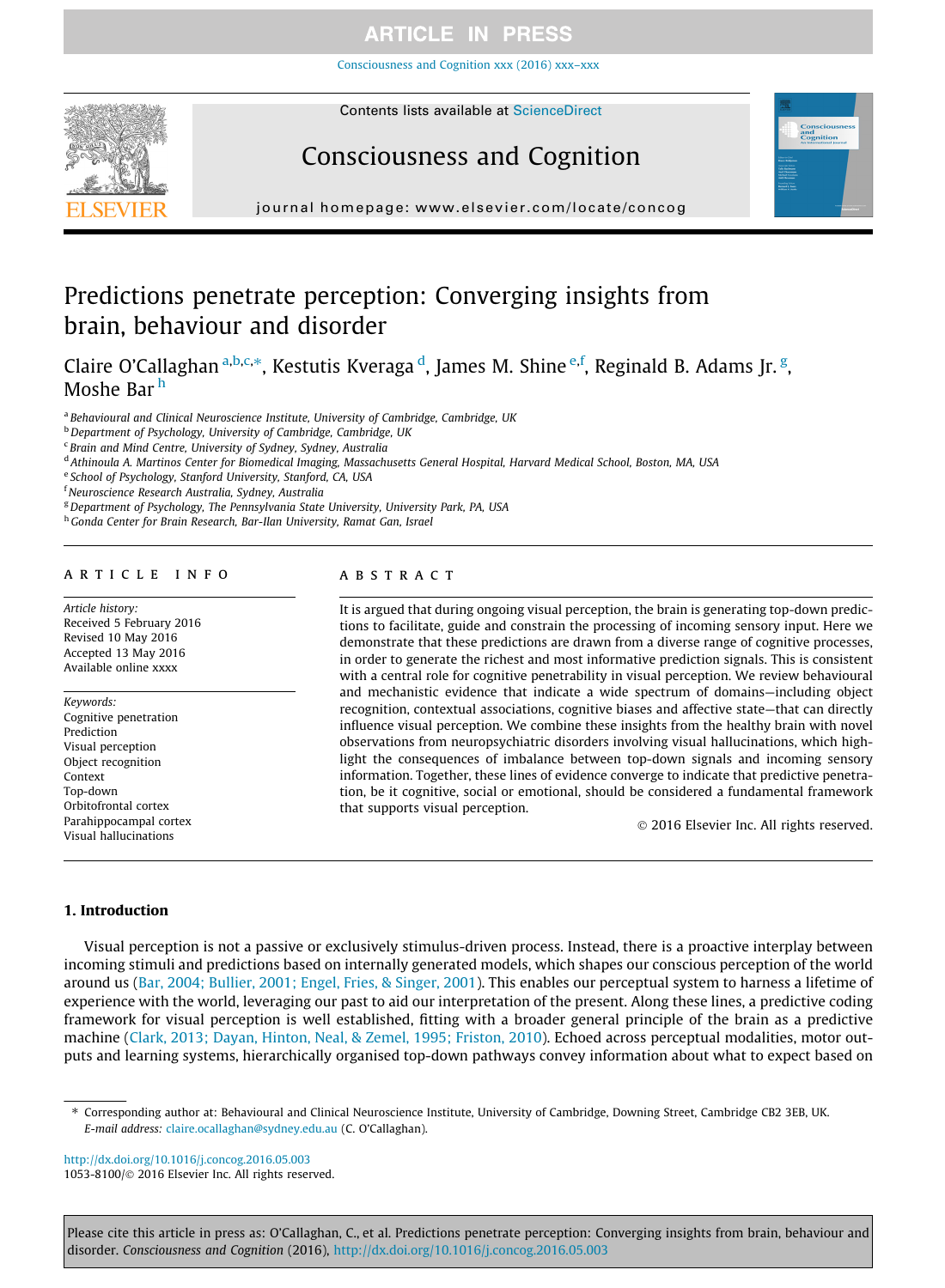### 2 C. O'Callaghan et al. / Consciousness and Cognition xxx (2016) xxx–xxx

our prior experience. These predictions are combined with incoming sensory information to sculpt the most likely interpretation of the world around us. Sparingly, only mismatches between the descending predictions and lower-level sensory information are carried forward in the form of prediction error signals, to be reconciled at higher levels of the processing hierarchy, where new hypotheses are generated to accommodate the incoming input ([Friston, Stephan, Montague, &](#page-9-0) [Dolan, 2014\)](#page-9-0).

Predictive coding is both a biologically and computationally plausible description of information flow in the brain, yet the intimately related process of cognitive penetration in perception is hotly debated ([Firestone & Scholl, 2015, in press;](#page-8-0) [Macpherson, 2012; O'Callaghan, Kveraga, Shine, Adams, & Bar, in press; Raftopoulos, 2014; Stokes, 2013; Vetter & Newen,](#page-8-0) [2014; Zadra & Clore, 2011](#page-8-0)). Cognitive penetration entails that a myriad of information from other modalities can influence the earlier stages of the perceptual process. Access to a wide variety of information processing systems when generating pre-dictions will ensure that the predictions will be rich and most effective for minimising global prediction error ([Lupyan,](#page-9-0) [2015](#page-9-0)), emphasising a central role for cognitive penetration in visual perception.

The predictive nature of the visual processing system itself is apparent from the basic tenets of object perception, ([Bar](#page-8-0) [et al., 2006; Enns & Lleras, 2008](#page-8-0)), but there is less clarity regarding the extent to which other cognitive systems shape perception. Here we start by using object recognition to demonstrate the mechanisms of top-down influence on perception. We then extend this framework to show that beyond features intrinsic to an object itself, contextual factors, as well as other cognitive and affective processes, all converge to provide a source of top-down prediction that influences visual perception. We explore these patterns both in social and affective neuroscience, and then describe novel insights on how a failure of this system can manifest neuropsychiatric disorders such as visual hallucinations.

### 2. Object recognition

The premise for a predictive coding account of visual perception relies on descending neural pathways throughout the visual processing system [\(Angelucci et al., 2002; Bullier, 2001](#page-7-0)). This structure allows for feed-forward projections, originating in the primary visual cortex and ascending via dorsal and ventral streams, to be matched with reciprocal feedback connections ([Felleman & Van Essen, 1991; Gilbert & Li, 2013; Salin & Bullier, 1995](#page-8-0)). Under this scheme, top-down predictions are generated at higher levels and compared with lower-level representations of sensory input, with any resultant mismatch coded as a prediction error ([Clark, 2013; Friston, 2005b; Friston et al., 2014; Rao & Ballard, 1999](#page-8-0)). In the case of object recognition, the orbitofrontal cortex has emerged as a source of such top-down expectations ([Bar et al., 2006\)](#page-8-0).

Earlier work characterised the ascending dorsal and ventral visual pathways as dominated respectively by magnocellular and parvocellular cells ([Goodale & Milner, 1992; Ungerleider & Mishkin, 1982\)](#page-9-0). The magnocellular (M) pathway carries achromatic, low spatial frequency information rapidly and is sensitive to high temporal frequencies, whereas the parvocellular (P) pathway transmits fine detail in the luminance channel, low spatial frequency information in the colour channel, has slower conduction velocities and can only process lower temporal frequencies ([Maunsell, Nealey, & DePriest, 1990;](#page-9-0) [Nowak & Bullier, 1997; Tootell, Switkes, Silverman, & Hamilton, 1988\)](#page-9-0). Studies have since capitalised on the different properties of M and P pathways to reveal the time course and sources of top-down modulation of vision. Using low spatial frequency (LSF) stimuli to preferentially recruit M pathways, a combined approach of magnetoencephalography (MEG) functional magnetic resonance imaging (fMRI) revealed early activity was evident in the orbitofrontal cortex  $\sim$ 130 ms post stimulus presentation, well before object recognition-related activity peaks in the ventrotemporal cortex [\(Bar et al., 2006\)](#page-8-0). A similar time window for top-down responses to categorising LSF scenes versus HSF scenes, where fMRI showed increased activity in the left prefrontal cortex and left middle temporal cortex, was associated with ERP activation in the 140– 160 ms period [\(Peyrin et al., 2010\)](#page-10-0). Although these time scales do not represent the earliest temporal component in visual processing (i.e., 0–100 ms), they are occurring at the short latency between 100 and 200 ms, suggesting that these top-down influences on object recognition modulate processing from reasonably early stages.

In order to provide a clearer picture of the spatiotemporal trajectory of top-down feedback, an fMRI study using dynamic causal modelling confirmed that early activation in the orbitofrontal cortex in response to M-biased stimuli then initiated top-down feedback to the fusiform gyrus [\(Kveraga, Boshyan, & Bar, 2007](#page-9-0)). P-biased stimuli in the same study were associated with a different connectivity pattern where only feedforward information flow increased between occipital cortex and fusiform gyrus. By comparison, orbitofrontal cortex activity only predicted M- and not P-biased stimuli, which resulted in faster recognition of M stimuli by  $\sim$ 100 ms. Similar evidence of early orbitofrontal activation preceding temporal lobe activity has been found when individuals make initial judgements about the coherence of degraded visual stimuli [\(Horr, Braun, &](#page-9-0) [Volz, 2014](#page-9-0)) as well as during categorisation of face versus non-face images ([Summerfield et al., 2006\)](#page-10-0). These studies highlight the orbitofrontal cortex as an origin for top-down effects that can modulate processing in earlier visual processing areas.

The above findings support a predictive coding account of object recognition, whereby cursory visual information is sufficient to engage a memory store of information about the basic category of the object, used to generate the most likely prediction about the object's identity ([Bar, 2003; Oliva & Torralba, 2007\)](#page-7-0). Rapidly extracted predictions about the general category of an object is fed back to lower levels of the visual processing hierarchy to enable faster recognition by constraining the number of possible interpretations. Fitting with the predictive coding framework that we generate top-down hypotheses based on our knowledge of stored regularities in the world, another fMRI study revealed this orbitofrontal cortex facilitation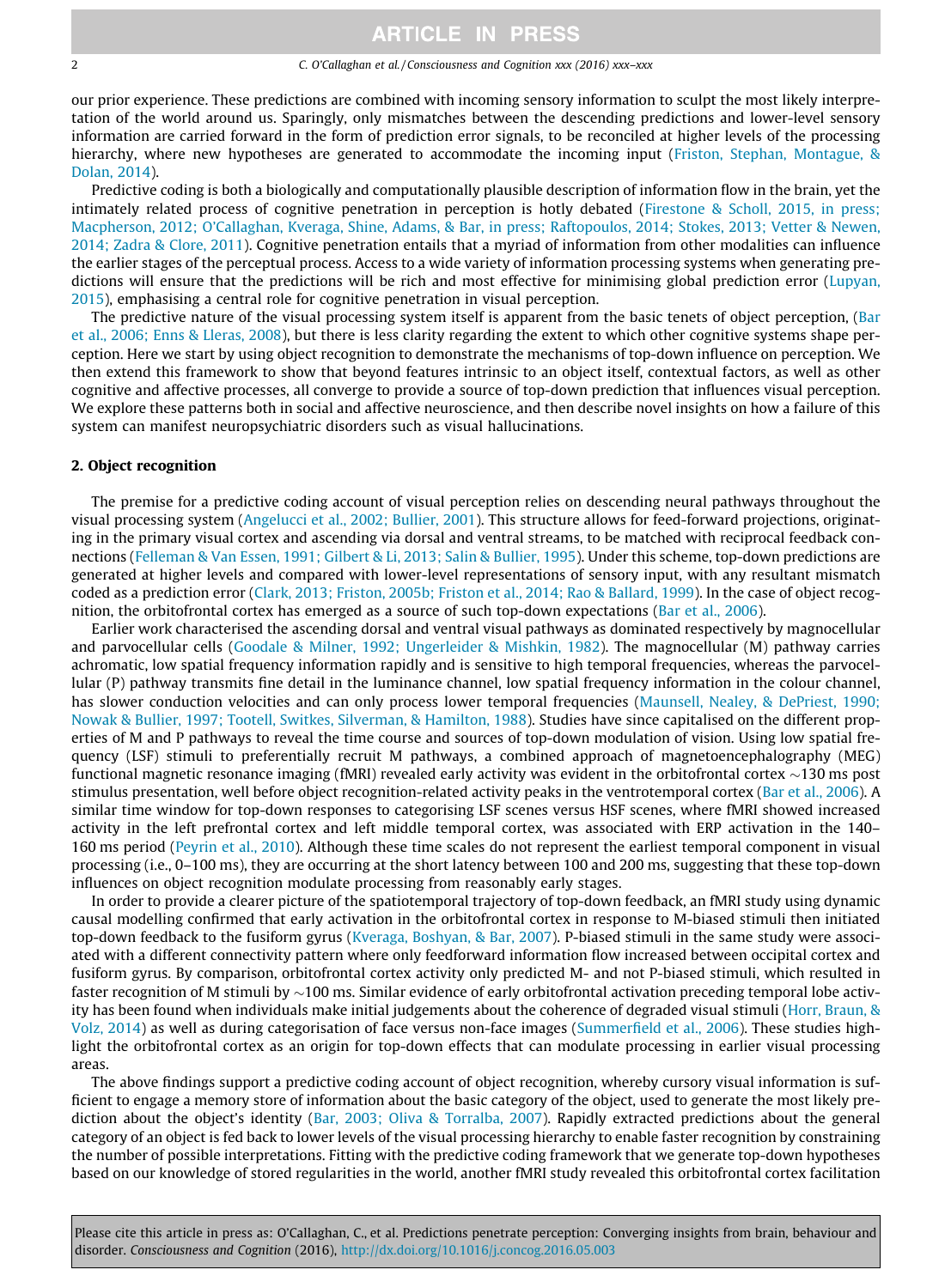#### C. O'Callaghan et al. / Consciousness and Cognition xxx (2016) xxx–xxx 3

of object recognition was triggered only for meaningful LSF images ([Chaumon, Kveraga, Barrett, & Bar, 2014\)](#page-8-0). Meaningful LSF images resulted in a top-down feedback signature of increased functional connectivity between the orbitofrontal cortex and ventral visual pathway, whereas meaningless images did not. This suggests that generating strong top-down predictions requires connection with a learned representation of an object. In typical circumstances, guiding perception with topdown expectations facilitates the accuracy and speed of object recognition. When sensory input is ambiguous, top-down guidance is even more important for supplying information to resolve the ambiguity [\(O'Reilly, Wyatte, Herd, Mingus, &](#page-9-0) [Jilk, 2013; Panichello, Cheung, & Bar, 2012](#page-9-0)). In a predictive coding framework, the integration of top-down signals with the feed-forward information flow is an iterative process geared towards progressive error reduction. Initial feed-forward sweeps associated with coarse (LSF) categorical processing are followed by graded HSF recurrent processing, which reflects the formation of increasing detailed recognition judgments [\(Clarke, Taylor, & Tyler, 2011; Poch et al., 2015\)](#page-8-0). Such a pattern supports the idea that more complex information may require further iteration in the error reduction process.

Over and above this predictive mechanism characterising visual perception, considering the orbitofrontal cortex as an origin site for top-down effects reveals how diverse information streams may penetrate visual processing from the initial stages. The orbitofrontal cortex is well connected with the visual system, receiving projections from the temporal visual regions (inferior temporal cortex, superior temporal sulcus and temporal pole) [\(Barbas, 1988, 1995; Carmichael & Price,](#page-8-0) [1995\)](#page-8-0) and is a target of visual information relayed via the pulvinar ([Bridge, Leopold, & Bourne, 2016; Guillery & Sherman,](#page-8-0) [2002\)](#page-8-0). Recordings in non-human primates reveal neuronal responses to visual stimuli in the orbitofrontal cortex [\(Rolls &](#page-10-0) [Baylis, 1994; Thorpe, Rolls, & Maddison, 1983](#page-10-0)). Further to this, however, the orbitofrontal cortex is a richly connected association region, receiving inputs from visceral, limbic and other sensory modalities [\(Rolls, 2004\)](#page-10-0). The orbitofrontal cortex is therefore ideally positioned to integrate cross-modal information relevant to the interpretation of incoming visual stimuli. Studies relating orbitofrontal activation to top-down modulation of object recognition chiefly identified activation in the inferior orbitofrontal cortex [\(Bar et al., 2001, 2006; Chaumon et al., 2014\)](#page-8-0). This region overlaps with the lateral orbitofrontal region (area 12) where sensory input from the visual system terminates ([Kringelbach & Rolls, 2004\)](#page-9-0).

The orbitofrontal cortex has been associated with an array of functions, including inhibition, emotion regulation and reward processing. Evidence suggests the unifying computational nature of the orbitofrontal cortex is to signal the predicted value of choice or action outcomes, by encoding both the sensory features of outcomes and their biological value relative to the current state of the organism ([Passingham & Wise, 2012; Rudebeck & Murray, 2014; Schoenbaum, Roesch, Stalnaker, &](#page-9-0) [Takahashi, 2009\)](#page-9-0). Exactly how this computational process supports early categorical predictions in object recognition is not yet clear, but activity related to expected versus observed outcomes during perceptual decision making has been observed in the orbitofrontal cortex [\(Summerfield & Koechlin, 2008](#page-10-0)), consistent with a comparative process extending to visual predictions. The inter-connectedness of the orbitofrontal cortex may allow object interpretations to be evaluated on the combined basis of sensory information, emotional information and information regarding an organism's current internal state and environmental context. The convergence of sensory, emotional and contextual information is consistent with more information-rich prediction error signals being a most effective means of minimising global prediction error. The winning interpretation is then fed back to bias processing in earlier visual regions [\(Trapp & Bar, 2015](#page-10-0)). In the following section we consider contextual associations as one of the critical sources of information harnessed in ongoing visual processing.

### 3. Contextual processing

A fundamental assumption is that our cognitive and perceptual processes do not operate in a vacuum, but are subject to the constraints of a changeable environment that requires flexible and context-dependent behaviour [\(Engel et al., 2001](#page-8-0)). Responses to contextual cues dictate much of human behaviour, from influencing our social interaction to determining levels of reward seeking or avoidant behaviours [\(Bartz, Zaki, Bolger, & Ochsner, 2011; Koob & Volkow, 2010; Pennartz, Ito,](#page-8-0) [Verschure, Battaglia, & Robbins, 2011\)](#page-8-0). An ability to both encode contextual associations and utilise them to guide behaviour is hard-wired across animals and humans, and visual perception leverages this same mechanism. In this way, scene perception can be understood in terms of the broader cognitive mechanism of associative processing ([Aminoff & Tarr, 2015; Bar,](#page-7-0) [2004; Summerfield & Egner, 2009\)](#page-7-0).

Visual objects tend to occur in stereotypical settings. For example, before even walking into a bathroom we could predict seeing certain objects – a shower, basin, lavatory, towels, and so on. Experience affords the opportunity to learn such associations, which can in turn become a rich source of information to guide predictions about object identification. In the case of ambiguous visual input, information about the contextual surrounding will facilitate its interpretation [\(Bar & Ullman, 1996](#page-8-0)). For example, the same object can be perceived as a hairdryer or a drill, depending on whether it appears in a bathroom or a workshop context ([Bar, 2004](#page-7-0)). Regions anchored in the ventral visual stream, such as the parahippocampal cortex, along with hippocampal and retrosplenial complexes, have a well-established shared involvement in place-processing and episodic memory [\(Burgess, Maguire, & O'Keefe, 2002; Epstein, Harris, Stanley, & Kanwisher, 1999](#page-8-0)). Studies exploring contextual processing in visual perception unified these disparate functions to reveal their role for penetration in the visual processing system, as described next.

By contrasting stimuli that are strongly versus weakly associated with a specific context, or by training associations between novel visual stimuli, a network of activation across parahippocampal, retrosplenial, and medial orbitofrontal cortices has been uniquely associated with contextual processing [\(Aminoff, Gronau, & Bar, 2007; Aminoff, Kveraga, & Bar,](#page-7-0)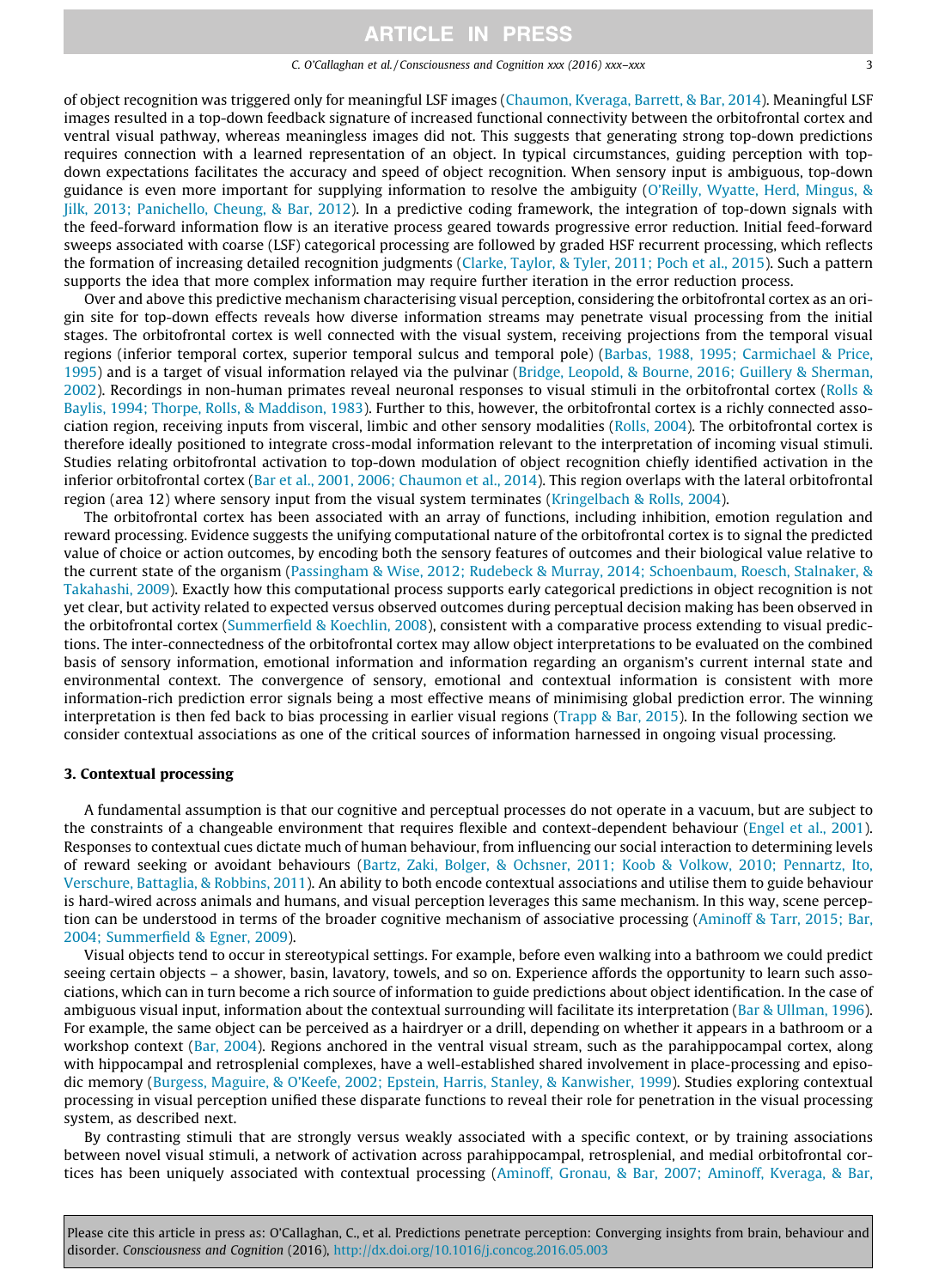### 4 C. O'Callaghan et al. / Consciousness and Cognition xxx (2016) xxx–xxx

[2013; Bar & Aminoff, 2003](#page-7-0)). In contrast to the sites associated with early processing of LSF information, more medial areas of the orbitofrontal cortex were identified in relation to contextual processing. Although broadly involved in the computational processes outlined earlier, a more fine-grained distinction is that lateral orbitofrontal regions evaluate options independently of each other, and medial regions are involved in comparing the options to directly guide decisions ([Rudebeck &](#page-10-0) [Murray, 2014\)](#page-10-0). Consistent with a comparative process that draws upon multiple information streams, activity in overlapping regions of the medial orbitofrontal cortex tracks both an object's valence and its associative strength ([Shenhav, Barrett, & Bar,](#page-10-0) [2013](#page-10-0)). Continued careful examination of the exact role of the orbitofrontal cortex in generating predictions to guide visual processing may reveal a lateral-medial gradient related to the information processing demands of the incoming visual stimulus. The significance of context in object processing is further highlighted when identical objects that were included in different task sets (i.e., manipulating the context) resulted in different patterns of ventral temporal and prefrontal cortex [\(Harel, Kravitz, & Baker, 2014](#page-9-0)). In this case, activation in higher processing regions reflected the nature of the task set (context) rather than object identity.

Critically for a predictive coding account, MEG with phase synchrony analyses revealed that top-down contextual influences occur during the formation stages of a visual percept, extending all the way back to early visual cortex ([Kveraga et al.,](#page-9-0) [2011](#page-9-0)). Substantiating an account of top-down modulation drawn from associative processing, the reduced responses in early visual areas shown in the context of cued or expected visual stimuli ([Marois, Leung, & Gore, 2000; Summerfield & Egner,](#page-9-0) [2009; Yoshiura et al., 1999\)](#page-9-0) result in sharper representations of the expected stimulus in those early regions [\(Kok, Jehee,](#page-9-0) [& de Lange, 2012](#page-9-0)) – suggesting that the learnt association directly affects the perceptual process. This has been interpreted as neural activation of expected events being silenced as it is constrained by prediction feedback from higher-level regions [\(Murray, Kersten, Olshausen, Schrater, & Woods, 2002; Summerfield & de Lange, 2014\)](#page-9-0)

In object recognition, the orbitofrontal context emerges as an origin of neural prediction that incorporates cross-modal information and utilises associative memory, in concert with parahippocampal and retrosplenial complexes. Top-down information from these higher-level regions is consistent with an initial global 'context signal', which incorporates a range of information from LSF input and learned associations to facilitate perceptual processing in earlier visual areas [\(Trapp & Bar,](#page-10-0) [2015](#page-10-0)). This rich set of information and associations penetrates the earlier processing stream in the form of top-down predictions about the most likely interpretation of the visual world. However, the scope of information that penetrates visual perception is by no means limited to features intrinsic to an object or scene. Information is drawn from a range of sources in order to formulate the predictions that mould ongoing visual processing. Predictions in visual perception are drawn not only from learned associations and context, but also from cognitive biases, interoceptive feedback and affective states, as emphasised by the roles of social cognition and emotion in visual processing.

### 4. Social cognitive penetration

There is a long history in social psychology of empirical work in favour of the claim that social, cultural and motivational factors can directly influence visual perception [\(Bruner, 1957](#page-8-0)). For instance, social status is found to affect perceptions of the size of coins [\(Bruner & Goodman, 1947](#page-8-0)). Motivational factors that centre on how desirable an object is to the perceiver are suggested to influence perception of the size, distance, steepness, salience, and brightness of visual stimuli ([Alter & Balcetis,](#page-7-0) [2011; Balcetis & Dunning, 2006; Banerjee, Chatterjee, & Sinha, 2012; Bhalla & Proffitt, 1999; Den Daas, Häfner, & de Wit,](#page-7-0) [2013; Radel & Clément-Guillotin, 2012; Song, Vonasch, Meier, & Bargh, 2012\)](#page-7-0). Social categorisation, including judgements about gender and race, is also thought to be strongly influenced by well-learnt cultural stereotypes [\(Correll, Wittenbrink,](#page-8-0) [Crawford, & Sadler, 2015; Levin & Banaji, 2006; MacLin & Malpass, 2001; Macrae & Martin, 2007; Payne, 2006](#page-8-0)).

Many of these behavioural findings, however, have been effectively criticised as failing to provide true evidence of dynamic cognitive penetration of visual perception. Pitfalls in the methodological approaches of many of these studies mean that task-specific effects of judgement, memory and response bias cannot be ruled out as potential explanations of the findings, as opposed to being true examples of top-down effects altering visual perception [\(Firestone & Scholl, 2014, in press](#page-8-0)). This criticism highlights the continued need to validate behavioural evidence of cognitive penetration in vision against neural markers, to establish whether they are indeed consistent with top-down effects on ongoing visual processing.

Electrophysiological and fMRI studies of face perception, which is central to social interactions, go some way to support a role for diverse social cognitive effects on visual perception. When making judgements about the gender of a face, activity in the fusiform cortex tracks closely with the linear gradations between morphed male and female faces, whereas orbitofrontal cortex responses instead reflect subjective perceptions of face gender [\(Freeman, Rule, Adams, & Ambady, 2010](#page-8-0)). Greater neural activity in upstream top-down processing areas, including the fusiform face area of the ventral visual stream and the orbitofrontal cortex, has been found in response to faces from a individual's own 'group' (i.e., their racial group, or a group they have been arbitrarily assigned to by an experimenter) [\(Golby, Gabrieli, Chiao, & Eberhardt, 2001; Van Bavel,](#page-9-0) [Packer, & Cunningham, 2008](#page-9-0)). Neural activity in the fusiform face area during processing of 'in-group' faces is functionally distinct from the pattern of activity in lower-level processing regions of the primary visual cortex [\(Van Bavel, Packer, &](#page-11-0) [Cunningham, 2011](#page-11-0)). Consistent with the effects of 'in-group' categorisation influencing visual processing from fairly early stages, the N170 component of the event-related potential (i.e., the earliest component reflecting perceptual processing of a face [\(Rousselet, Husk, Bennett, & Sekuler, 2008\)](#page-10-0)) is larger for 'in-group' faces [\(Ratner & Amodio, 2013](#page-10-0)). Together, these findings support that social category cues modulate early visual processing of faces, and that the influence of these top-down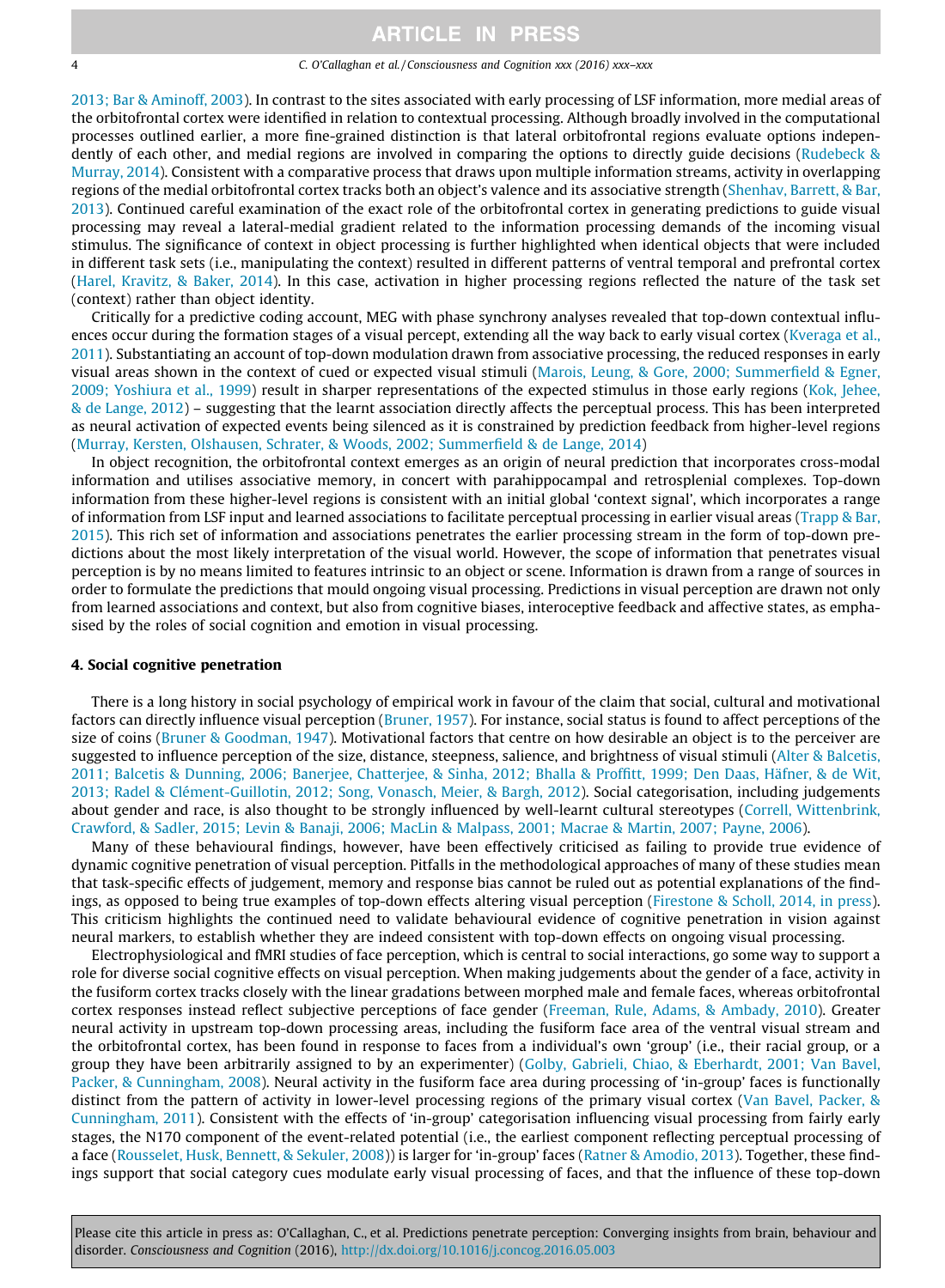effects is particularly evident in the fusiform gyrus of the ventral visual stream [\(Amodio, 2014\)](#page-7-0). Importantly, these neural sites supporting top-down effects in facial processing overlap with those identified for object recognition and contextual processing.

It is perhaps not surprising then that social cues, such as gender, culture, race and eye gaze have all been shown to influence the perception of, and neural responsiveness to, facial displays of threat ([Adams, Gordon, Baird, Ambady, & Kleck, 2003;](#page-7-0) [Adams, Hess, & Kleck, 2015; Adams & Kleck, 2005\)](#page-7-0). Consistent with the notion that the visual system might be penetrable by a range of information processing streams, such effects have been found to be modulated by individual differences in trait anxiety and progesterone levels; this is presumably linked to threat vigilance, as demonstrated in both perceptual tasks (e.g., [Conway et al., 2007; Fox, Mathews, Calder, & Yiend, 2007\)](#page-8-0) and in amygdala responsiveness to threat cues (e.g., [Ewbank, Fox,](#page-8-0) [& Calder, 2010\)](#page-8-0).

Other social factors that are claimed to influence ongoing visual perception, such as morality and social norms, remain to be validated against neuroimaging and electrophysiological markers to substantiate that they do exert top-down effects on visual processing [\(Gantman & Van Bavel, 2015\)](#page-9-0). In time, social vision may emerge as a particularly salient example of cognitive penetration of visual processing, as social interactions are amongst the most information-rich human activities. Drawing from a wealth of cognitive resources to help interpret social situations would be an effective way of generating top-down predictions and lowering global prediction error. This is likely to be particularly relevant in social vision, where we are required to interpret complex, and often very subtle, social cues.

### 5. Emotional penetration

Until quite recently, emotion was thought to be independent (and usually studied separately) from perception and cognition – something that came after the stimulus was recognised. Rather than being separate or competing processes, however, emotion and perception interact to maximise the probability of correctly identifying a stimulus. In this way, a person's affective state is presumed to be a source of top-down penetration of visual perception [\(Barrett & Bar, 2009](#page-8-0)). Effects of valence during visual perception are detectable at a reasonably early time scale, with the earliest ERP modulations as a function of valence emerging at 120–160 ms [\(Carretié, Hinojosa, Martín-Loeches, Mercado, & Tapia, 2004; Olofsson, Nordin,](#page-8-0) [Sequeira, & Polich, 2008; Schönwald & Müller, 2014; Smith, Cacioppo, Larsen, & Chartrand, 2003\)](#page-8-0). Rapid extraction of affective information about a visual stimulus may be highly adaptive, signalling whether an object should be approached or avoided ([Barrett & Bliss-Moreau, 2009](#page-8-0)). Multiple neural routes exist whereby the affective value of a stimulus can be rapidly processed, including the magnocellular system and projections to the orbitofrontal cortex [\(Pessoa & Adolphs, 2010\)](#page-10-0).

Supporting the integration of affective state and conscious visual awareness, in a binocular rivalry paradigm pairing faces against houses, unseen faces with an affective value (i.e., scowling or smiling) modulated perception of neutral faces, such that they were imbued with affective value ([Anderson, Siegel, White, & Barrett, 2012](#page-7-0)). The temporal course for visual information entering conscious awareness is also found to be modulated by positive versus negative mood induction ([Kuhbandner et al., 2009\)](#page-9-0). These effects are apparent at the neural level, where negative mood induction produced lower recognition reaction times and decreased the latency of responses in a number of visual and affective brain regions, from the primary visual cortex, to fusiform, medial temporal and insular cortex, to the orbitofrontal cortex [\(Panichello,](#page-9-0) [Kveraga, Chaumon, Bar, & Barrett, in preparation](#page-9-0)). These effects of emotional valence became apparent at around 80– 90 ms in V1 and LOC, suggesting at least some early-stage penetrability of early and mid-level visual regions [\(Panichello,](#page-9-0) [Kveraga, Chaumon, Bar, & Barrett, in preparation](#page-9-0)). Evidence from fMRI suggests that the orbitofrontal cortex is a site for triggering top-down predictions about the affective value of visual stimuli, as activity in overlapping regions in the medial orbitofrontal cortex indexes both an object's associative strength and whether is has positive or negative valence [\(Shenhav et al.,](#page-10-0) [2013\)](#page-10-0). The amygdala may be providing a critical source of input for orbitofrontal cortex computations about the affective value of stimuli, given the amygdala's connectivity with the orbitofrontal cortex, its position as a target of visual pathways and its role in encoding emotionally salient information [\(Pessoa & Adolphs, 2010; Roy, Shohamy, & Wager, 2012\)](#page-10-0). Consistent with ERP time scales cited above describing the time course of valence effects in human vision, cellular recordings from the monkey amygdala in response to visual stimuli range from 100 to 200 ms [\(Gothard, Battaglia, Erickson, Spitler, & Amaral,](#page-9-0) [2007; Leonard, Rolls, Wilson, & Baylis, 1985; Nakamura, Mikami, & Kubota, 1992\)](#page-9-0), with differential effects depending on valence detectable in the range of 120–250 ms ([Gothard et al., 2007](#page-9-0)).

Affective predictions play an important role in facilitating visual recognition of not just familiar faces and objects, but also in quickly identifying danger. Viewing threatening visual stimuli is accompanied by increased activity in regions implicated in threat detection and initiating ''fight-or-flight" responses in the sympathetic system, such as the amygdala, periaqueductal grey, and the orbitofrontal cortex [\(Kveraga et al., 2015](#page-9-0)). However, the activity in these regions, as well as behavioural threat ratings, were found to be dependent on the context of the threat: images of someone handling a gun at a shooting range vs. being robbed at gunpoint evoked vastly different response patterns. Threatening objects or animals oriented towards the observer heightened the personal feeling of danger compared to when they were oriented towards someone else. Moreover, in a threat detection task, context influenced how quickly threatening objects or animals were recognised: threatening objects and animals were recognised quickest in direct-threat contexts ([Kveraga et al., 2015](#page-9-0), Supp. Mat.). These findings suggest that affective information in threatening situations is integrated with visual processing, modulating both how objects are interpreted and how quickly they are recognised.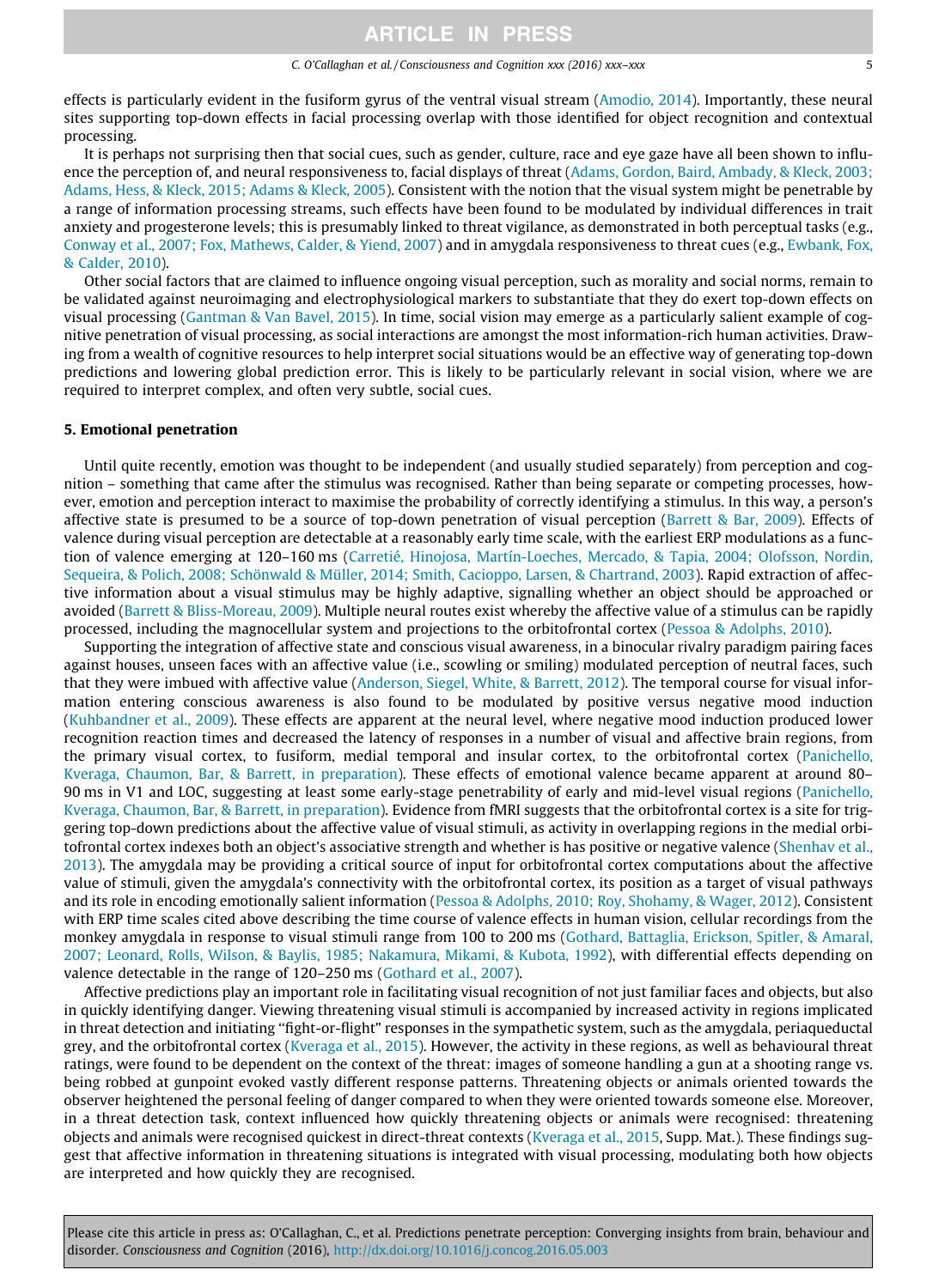### 6 C. O'Callaghan et al. / Consciousness and Cognition xxx (2016) xxx–xxx

Another avenue supporting the penetration of affective information in ongoing visual processing is derived from neuropsychiatric syndromes where visual recognition is impaired in the context of reduced emotional certainty about a decision. Patients with Capgras syndrome have apparently intact visual recognition abilities (though their recognition latencies are unknown), but insist their family members and friends (and sometimes, familiar objects) have been replaced by impostors or ''doubles" [\(Anderson, 1988; Ellis & Lewis, 2001; Ellis, Young, Quayle, & De Pauw, 1997](#page-7-0)). Capgras syndrome can emerge in the context of varied disorders and its neural substrate is not precisely defined [\(Thiel, Studte, Hildebrandt, Huster, & Weerda,](#page-10-0) [2014](#page-10-0)). A consistent finding in these patients, however, is the absence of an increased skin conductance response when viewing familiar faces, indicating no covert recognition by their autonomic system ([Ellis et al., 1997](#page-8-0)). This highlights an integrative role for affective responses and visual processing facilitating complete recognition – i.e., beyond recognising a physical likeness, but recognising a person or object as one that is known and familiar.

### 6. Visual hallucinations

It becomes clear from the preceding sections that given the multiple avenues of top-down penetration into visual processing, accurate perception requires striking a balance between the weighting assigned to our predictions versus that assigned to incoming sensory input. Visual hallucinations illustrate the consequences of an imbalance in this system. To be adaptive, the relative influence of top-down versus bottom-up sensory input must be flexible and context-sensitive [\(Lupyan & Clark, 2015\)](#page-9-0). For example, navigating our homes in darkness we will rely heavily on a stored model of the topography and less on sensory information, but in a novel, challenging environment – say, navigating precipitous terrain on a bushwalk – reliance on sensory information is paramount, though not exclusive. Predictive coding frameworks allocate precision weighting measurements that signal how much confidence should be assigned to prediction errors, in effect this allows information from the most relevant channels to be weighed higher ([Friston et al., 2014\)](#page-9-0). An emerging theme in neuropsychiatry is that imbalances in this system cause undue reliance on either top-down or on incoming sensory information, contributing to a range of symptoms ([Corlett, Honey, Krystal, & Fletcher, 2011; Fletcher & Frith, 2009; Stephan et al., 2016;](#page-8-0) [Teufel et al., 2015\)](#page-8-0). Hallucinations are linked to a relative increase in the weighting of prior predictions ([Adams, Stephan,](#page-7-0) [Brown, Frith, & Friston, 2013; Friston, 2005a\)](#page-7-0), such that top-down influences tend to dominate visual processing in hallucinations and erroneous perceptions prevail in the face of contradictory sensory evidence. The predictive coding framework provides a mechanistic account of how aberration in the visual processing hierarchy results in hallucinations. However, considering the nature of cognitive penetration in visual perception gives a much richer picture of the qualitative aspects of visual hallucinations and clues to their underlying anatomy.

Phenomenological enquiry in conditions that manifest visual hallucinations, including schizophrenia, psychosis, Parkinson's disease and dementia with Lewy bodies, suggests that the content of hallucinatory percepts can be furnished by contextual associations drawn from the environment or by autobiographical memories. For example, identifiable faces or objects can be construed from ambiguous scenery as is the case with pareidolic hallucinations ([Uchiyama et al., 2012\)](#page-11-0), and hallucinations of familiar people or pets are commonly reported ([Barnes & David, 2001](#page-8-0)). Furthermore, the frequency and severity of visual hallucinations has been linked to mood and physiological states (e.g., stress, depression and fatigue), with mood also playing an important role in determining the content of hallucinations (e.g., when the image of a deceased spouse is perceived during a period of bereavement) ([Waters et al., 2014\)](#page-11-0). Together, the influence of contextual associations, autobiographical memories and emotion on the hallucinatory percept dovetails with the above sections to show that cognitive penetration of visual processing accommodates diverse information streams.

Convergent evidence across disorders suggests that abnormal activity in those regions supplying top-down influences during normal visual processing, identified in the previous sections to include medial temporal and prefrontal sites, is instrumental in generating hallucinatory visual percepts ([Shine, O'Callaghan, Halliday, & Lewis, 2014](#page-10-0)). Hippocampal and parahippocampal regions of the medial temporal lobe, combined with midline posterior cingulate and medial frontal sites comprise the default network [\(Andrews-Hanna, Reidler, Sepulcre, Poulin, & Buckner, 2010](#page-7-0)). This functionally defined network sits at the nexus of dorsal and ventral attentional networks responsible for top-down direction of attention and orientation to salient events, respectively [\(Corbetta & Shulman, 2002; Fox et al., 2005\)](#page-8-0). Across disorders with visual hallucinations increased instability, or elevated activity and connectivity, within the default network have been identified [\(Franciotti et al., 2015;](#page-8-0) [Jardri, Thomas, Delmaire, Delion, & Pins, 2013; Shine, Keogh, et al., 2015; Yao et al., 2014\)](#page-8-0). More broadly this is in keeping with observations that an over-active/poorly suppressed default network may underscore many positive and ruminative symptoms in neuropsychiatric disorders ([Anticevic et al., 2012; Whitfield-Gabrieli & Ford, 2012\)](#page-7-0). Collectively the default network is associated with memory, self-referential processing, construction of mental imagery and creative cognition, mind wandering and emotional processing ([Beaty, Benedek, Silvia, & Schacter, 2015; O'Callaghan, Shine, Lewis, Andrews-Hanna,](#page-8-0) [& Irish, 2015\)](#page-8-0).

As outlined above, key nodes in the default network, including the medial prefrontal cortex and parahippocampal cortex, are sources of the top-down input that directly influences ongoing visual perception. It follows that abnormal activity in these input zones could conceivably produce the combination of visual, autobiographical, and emotive qualities that characterise complex visual hallucinations [\(O'Callaghan, Muller, & Shine, 2014](#page-9-0)). Importantly, the emergence of hallucinatory phenomena with abnormal activity in these sites has been verified independently in direct electrical stimulation studies conducted during neurosurgery. Stimulation to medial temporal areas, including parahippocampal regions, as well as to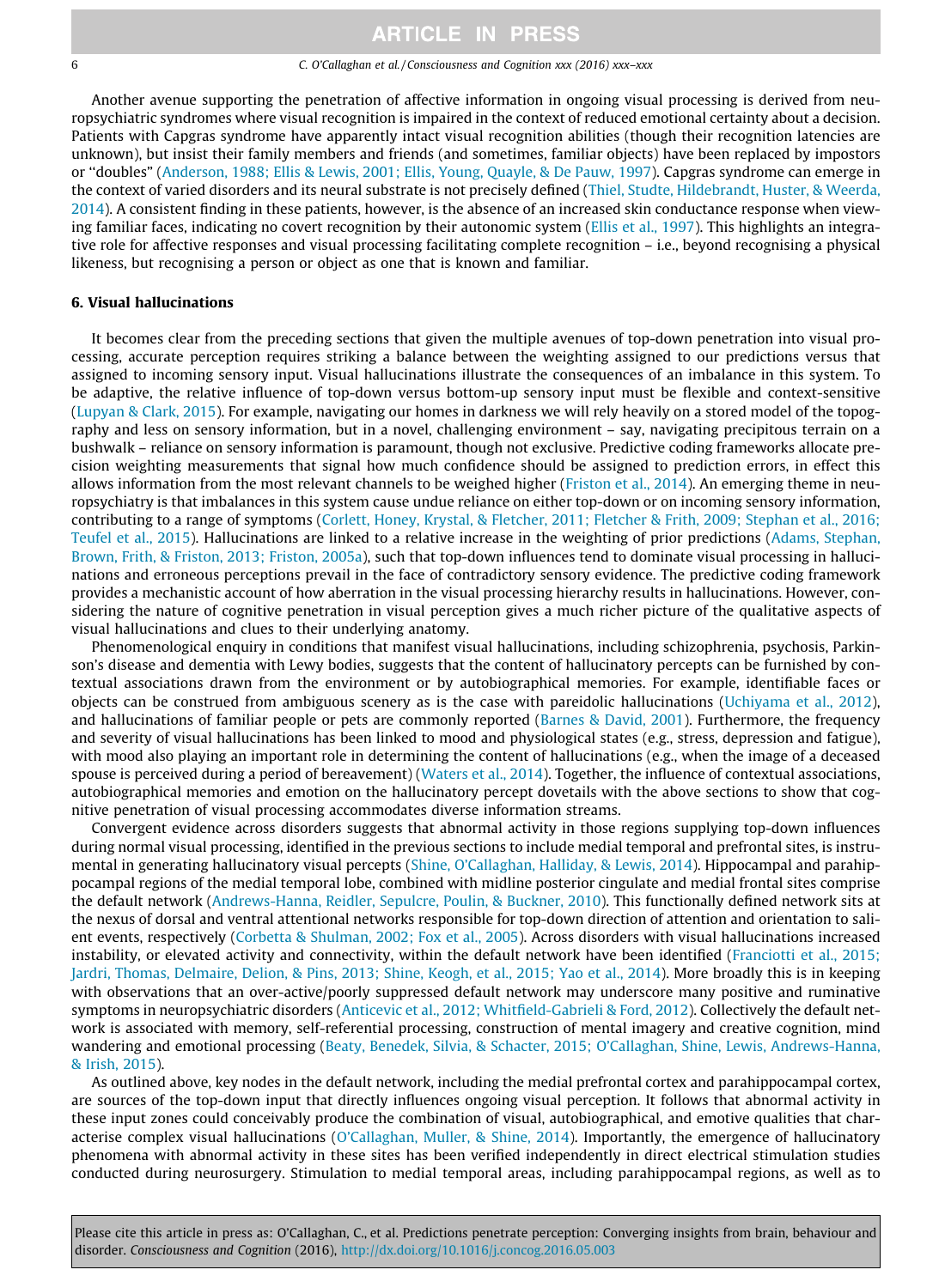### C. O'Callaghan et al. / Consciousness and Cognition xxx (2016) xxx–xxx 7

the prefrontal cortex, is capable of generating complex visual hallucinations [\(Blanke, Landis, & Seeck, 2000; Mégevand et al.,](#page-8-0) [2014; Selimbeyoglu & Parvizi, 2010](#page-8-0)). Aside from abnormal activity in default network regions emerging as a neural signature, patients with visual hallucinations due to Parkinson's disease and schizophrenia exhibit higher functional and structural connectivity from the visual cortex to medial temporal and medial prefrontal sites ([Amad et al., 2014; Ford et al.,](#page-7-0) [2015; Yao et al., 2015](#page-7-0)) and increased coupling between visual cortex and default network ([Shine, Muller, et al., 2015\)](#page-10-0). Hyperconnectivity of these pathways suggests a possible route whereby top-down recurrent feedback may be overactive, and dominating early visual regions in people with chronic visual hallucinations.

Examining cognitive penetration in visual hallucinations at the macro scale of brain regions and large-scale neural networks gives important clues to the brain systems involved and explains the convergence of sensory, memory and emotional based content that comprises hallucinations. More research is needed to marry this with neural function at the micro scale associated with predictive coding and precision weighting. Current evidence suggests that pyramidal cells are critically involved in comparing prediction error against top-down expectations at each level of the processing hierarchy, but neuromodulatory control flexibly influences the weighting (or precision) of these comparisons [\(Friston et al., 2014\)](#page-9-0). Therefore 'leaky' systems that result in improper weighting of incoming sensory versus top-down input in perception could result from neuropathology at levels of the cortical hierarchy or imbalances in neuromodulatory systems. Emerging evidence from schizophrenia has begun to relate predictive coding disruptions to neural changes at high levels in the processing hierarchy, including prefrontal cortex and medial temporal lobe, as well as disruption to key neuromodulators (glutamate, GABA and dopamine) [\(Adams et al., 2013\)](#page-7-0). Continued understanding of the specific predictive coding deficits in visual hallucinations will help explain what causes the system to be so vulnerable to cognitive penetration into the visual perception process.

### 7. The timescale of top-down penetration in vision

Much of the empirical evidence we have discussed here has not directly addressed the timescale of cognitive penetration in vision, and where timing of effects have been reported they are in the vicinity of 120–200 ms post stimulus onset. Indeed, it has been argued that the first 100 ms of visual processing are cognitively impenetrable ([Raftopoulos, 2009, 2014](#page-10-0)), and there is certainly scarcer evidence to support penetration of this very early processing stage. However some investigations have highlighted that the C1 component (originating in V1, with onset around 50 ms post-stimulus and peak latencies before 100 ms) is penetrable by top-down influence [\(Rauss, Schwartz, & Pourtois, 2011](#page-10-0)). For example, C1 amplitude is increased when subjects actively attend to a location [\(Kelly, Gomez-Ramirez, & Foxe, 2008](#page-9-0)), and using MEG with source localisation modulation of V1 as a function of attentional engagement is evident within the first 100 ms post-stimulus (although not the first 50 ms) [\(Poghosyan & Ioannides, 2008; Poghosyan, Shibata, & Ioannides, 2005](#page-10-0)). Aside from attentional engagement, modulation of the C1 is also found in response to attentional load [\(Rauss, Pourtois, Vuilleumier, & Schwartz, 2009, 2012](#page-10-0)). These human findings are supported and extended by cell recordings in monkeys that show effects of attention ([Ito &](#page-9-0) [Gilbert, 1999\)](#page-9-0) and task context ([Li, Piëch, & Gilbert, 2004](#page-9-0)) are evident in V1 from the very onset of neural response. Such findings raise the possibility that V1 is not impenetrable, but that cells there are dynamic and their functional properties and ensemble organisation is influenced by top-down effects [\(Gilbert & Li, 2013; Ramalingam, McManus, Li, & Gilbert,](#page-9-0) [2013\)](#page-9-0) and that these effects are evident from the earliest stages.

It is important to note, however, that the detection of these very early top-down effects is much less robust that those top-down effects detected after 100 ms ([Rauss et al., 2011\)](#page-10-0). Furthermore, support for very early top-down influences mostly comes from studies where attention is found to have modulatory effects. Attention is, arguably, not necessarily an example of cognitive penetration as its effect on perception may only be the extent to which it influences the visual input we receive, but not directly modulating how the visual processing stream operates ([Firestone & Scholl, in press](#page-8-0)). As attention could represent a pre-perceptual process, to help resolve the current debate about cognitive penetrability in very early vision more thorough investigation of different cognitive processes is warranted. Given the inconsistencies in detecting effects at this time-scale [\(Rauss et al., 2011\)](#page-10-0) there may also be methodological challenges to be addressed. One possibility is that the effects of very early top-down modulation on V1 may be mostly evident in the subtle tuning of cells' functional properties [\(Gilbert &](#page-9-0) [Li, 2013; Nienborg & Roelfsema, 2015](#page-9-0)), as opposed to net effects of increased neural/BOLD activity that are documented in higher cortical regions to indicate the origins of top-down effects. Careful consideration of how to detect these potentially subtler effects in human studies is needed. However, one could speculate that, given the initial evidence and the fact that the neural architecture is in place to support penetration even at these earliest levels, additional evidence of cognitive penetration at this earliest stage may be uncovered.

### 8. Summary and outlook

The existence of top-down predictions in visual processing has received substantial empirical support, and fits with the broader notion of predictions as a framework for explaining much of the information processing in the brain. However, the penetration of other cognitive and behavioural processes into ongoing visual perception is often contested. The basis of topdown predictions is to utilise past experience to streamline visual processing, it follows that information-rich top-down signals will be best suited to forming accurate predictions. Cognitive penetration into visual perception enables diverse sources of information to contribute to the formulation of predictions that influence ongoing visual perception.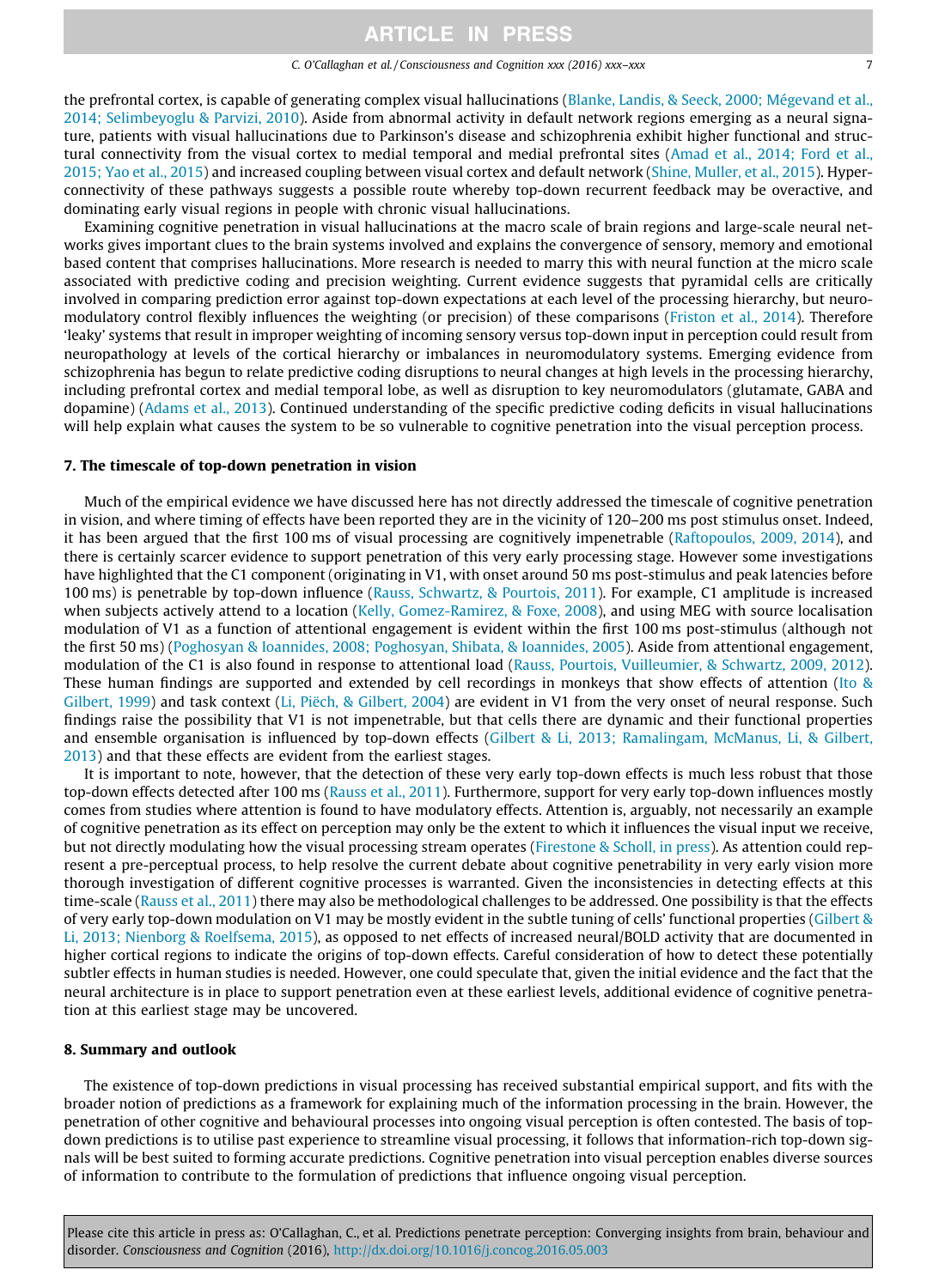#### <span id="page-7-0"></span>8 C. O'Callaghan et al. / Consciousness and Cognition xxx (2016) xxx–xxx

We have described examples at the behavioural level demonstrating that affective states and cognitive biases can alter visual perceptual judgements. At a mechanistic level, a prominent role for the orbitofrontal cortex emerges as a site for early generation of top-down predictions, alongside higher-level visual regions in the lateral temporal cortex, and subcortical memory and limbic structures (hippocampus; amygdala). Much of the work to date characterising orbitofrontal function has focused on value-based decision making. An important goal for future research in visual processing will be extending what is currently known about orbitofrontal computational mechanisms (signalling and evaluating potential outcomes or choices), to prediction in vision. The involvement of the orbitofrontal cortex in early top-down predictions for vision may ultimately be a similar computational process of signalling potential interpretations of a visual stimulus and selecting the most tenable. However, accommodating insights drawn from reinforcement theories of choice and behaviour into a predictive processing framework remains an ongoing challenge ([Pezzulo, Rigoli, & Friston, 2015](#page-10-0)).

Going forward, the work reviewed here highlights the continued need to validate claims of cognitive penetration on vision against neural markers. This is particularly relevant for behavioural experiments in social and emotional vision where methodological pitfalls have called in to question whether these experiments reveal true top-down effects ([Firestone &](#page-8-0) [Scholl, 2014, in press\)](#page-8-0). An obvious extension would be to combine these behavioural paradigms with temporally sensitive brain imaging and recording techniques, to establish neural evidence of top-down effects. The ongoing debate regarding the time course of cognitive penetration in vision emphasises a need to combine both spatial (e.g., fMRI) and temporal (e.g., EEG, MEG) information sources. Furthermore, work in non-human primates can make valuable contributions to this debate; however future studies using simultaneous recordings in both higher-level regions and V1 sites are needed to assess both the origins and targets of top-down effects [\(Nienborg & Roelfsema, 2015](#page-9-0)).

The broad range of cognitive and affective information streams that converge to influence visual perception emphasises the highly dynamic and adaptive nature of visual perception. Neuropsychiatric conditions, however, confirm that this system relies on a finely tuned balance between top-down predictions and sensory input, where imbalances can have significant consequences. The various lines of evidence discussed here suggest that predictions in visual perception are intimately tied to a process of cognitive penetrability, as the very formation of those predictions is not only based on features intrinsic to a visual stimulus, but also on prior knowledge and current affective state. Going forward, prediction and cognitive penetration should be considered as complementary processes and mechanistic frameworks to describe them must account for the vast range of information that is encapsulated in top-down predictions for vision.

#### Acknowledgments

We would like to thank Ishan Walpola for his helpful comments on the manuscript. CO is supported by a National Health and Medical Research Council Neil Hamilton Fairley Fellowship GNT1091310; KK is supported by grants R01 MH101194, BRAINS R01 MH107797; JMS is supported by a National Health and Medical Research Council CJ Martin Fellowship GNT1072403; RBA is supported by grant R01 MH101194; and MB supported by The Israeli Center of Research Excellence in Cognition, grant 51/11.

#### References

[Adams, R. B., Gordon, H. L., Baird, A. A., Ambady, N., & Kleck, R. E. \(2003\). Effects of gaze on amygdala sensitivity to anger and fear faces.](http://refhub.elsevier.com/S1053-8100(16)30082-4/h0005) Science, 300(5625). [1536–1536](http://refhub.elsevier.com/S1053-8100(16)30082-4/h0005).

[Adams, R. B., Hess, U., & Kleck, R. E. \(2015\). The intersection of gender-related facial appearance and facial displays of emotion.](http://refhub.elsevier.com/S1053-8100(16)30082-4/h0010) Emotion Review, 7(1), 5–13. [Adams, R. B., & Kleck, R. E. \(2005\). Effects of direct and averted gaze on the perception of facially communicated emotion.](http://refhub.elsevier.com/S1053-8100(16)30082-4/h0015) Emotion, 5(1), 3.

Adams, R. A., Stephan, K. E., Brown, H. R., Frith, C. D., & Friston, K. J. (2013). The computational anatomy of psychosis. Frontiers in Psychiatry, 4, 47. [http://dx.](http://dx.doi.org/10.3389/fpsyt.2013.00047) [doi.org/10.3389/fpsyt.2013.00047](http://dx.doi.org/10.3389/fpsyt.2013.00047).

[Alter, A. L., & Balcetis, E. \(2011\). Fondness makes the distance grow shorter: Desired locations seem closer because they seem more vivid.](http://refhub.elsevier.com/S1053-8100(16)30082-4/h0025) Journal of [Experimental Social Psychology, 47](http://refhub.elsevier.com/S1053-8100(16)30082-4/h0025)(1), 16–21.

[Amad, A., Cachia, A., Gorwood, P., Pins, D., Delmaire, C., Rolland, B., ... Jardri, R. \(2014\). The multimodal connectivity of the hippocampal complex](http://refhub.elsevier.com/S1053-8100(16)30082-4/h0030) in auditory [and visual hallucinations.](http://refhub.elsevier.com/S1053-8100(16)30082-4/h0030) Molecular Psychiatry, 19(2), 184–191.

[Aminoff, E. M., Gronau, N., & Bar, M. \(2007\). The parahippocampal cortex mediates spatial and nonspatial associations.](http://refhub.elsevier.com/S1053-8100(16)30082-4/h0035) Cerebral Cortex, 17(7), 1493–1503. [Aminoff, E. M., Kveraga, K., & Bar, M. \(2013\). The role of the parahippocampal cortex in cognition.](http://refhub.elsevier.com/S1053-8100(16)30082-4/h0040) Trends in Cognitive Sciences, 17(8), 379–390.

[Aminoff, E. M., & Tarr, M. J. \(2015\). Associative processing is inherent in scene perception.](http://refhub.elsevier.com/S1053-8100(16)30082-4/h0045) PLoS One, 10(6), e0128840.

Amodio, D. M. (2014). The neuroscience of prejudice and stereotyping. Nature Reviews Neuroscience, 15(10), 670–682. [http://dx.doi.org/10.1038/nrn3800.](http://dx.doi.org/10.1038/nrn3800) [Anderson, D. \(1988\). The delusion of inanimate doubles. Implications for understanding the Capgras phenomenon.](http://refhub.elsevier.com/S1053-8100(16)30082-4/h0055) The British Journal of Psychiatry, 153(5), [694–699.](http://refhub.elsevier.com/S1053-8100(16)30082-4/h0055)

[Anderson, E., Siegel, E., White, D., & Barrett, L. F. \(2012\). Out of sight but not out of mind: Unseen affective faces influence evaluations and social](http://refhub.elsevier.com/S1053-8100(16)30082-4/h0060) [impressions.](http://refhub.elsevier.com/S1053-8100(16)30082-4/h0060) Emotion, 12(6), 1210.

Andrews-Hanna, J. R., Reidler, J. S., Sepulcre, J., Poulin, R., & Buckner, R. L. (2010). Functional-anatomic fractionation of the brain's default network. Neuron, 65(4), 550–562. [http://dx.doi.org/10.1016/j.neuron.2010.02.005.](http://dx.doi.org/10.1016/j.neuron.2010.02.005)

[Angelucci, A., Levitt, J. B., Walton, E. J., Hupe, J.-M., Bullier, J., & Lund, J. S. \(2002\). Circuits for local and global signal integration in primary](http://refhub.elsevier.com/S1053-8100(16)30082-4/h0070) visual cortex. The [Journal of Neuroscience, 22](http://refhub.elsevier.com/S1053-8100(16)30082-4/h0070)(19), 8633–8646.

Anticevic, A., Cole, M. W., Murray, J. D., Corlett, P. R., Wang, X.-J., & Krystal, J. H. (2012). The role of default network deactivation in cognition and disease. Trends in Cognitive Sciences, 16(12), 584–592. [http://dx.doi.org/10.1016/j.tics.2012.10.008.](http://dx.doi.org/10.1016/j.tics.2012.10.008)

[Balcetis, E., & Dunning, D. \(2006\). See what you want to see: Motivational influences on visual perception.](http://refhub.elsevier.com/S1053-8100(16)30082-4/h0080) Journal of Personality and Social Psychology, 91(4), [612.](http://refhub.elsevier.com/S1053-8100(16)30082-4/h0080)

[Banerjee, P., Chatterjee, P., & Sinha, J. \(2012\). Is it light or dark? Recalling moral behavior changes perception of brightness.](http://refhub.elsevier.com/S1053-8100(16)30082-4/h0085) Psychological Science, 23(4), [407–409.](http://refhub.elsevier.com/S1053-8100(16)30082-4/h0085)

[Bar, M. \(2003\). A cortical mechanism for triggering top-down facilitation in visual object recognition.](http://refhub.elsevier.com/S1053-8100(16)30082-4/h0090) Journal of Cognitive Neuroscience, 15(4), 600–609. [Bar, M. \(2004\). Visual objects in context.](http://refhub.elsevier.com/S1053-8100(16)30082-4/h0095) Nature Reviews Neuroscience, 5(8), 617–629.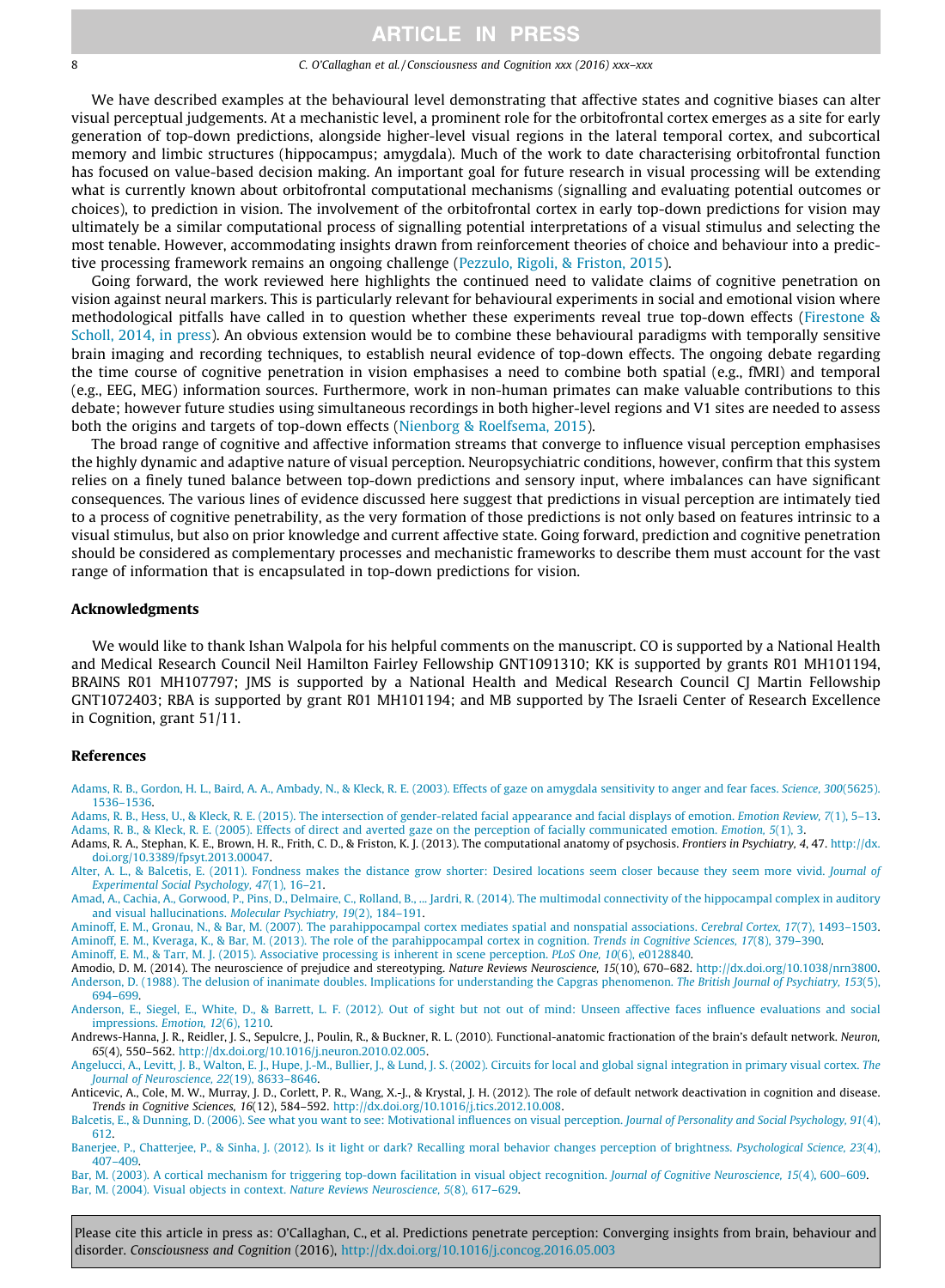#### C. O'Callaghan et al. / Consciousness and Cognition xxx (2016) xxx–xxx 9

<span id="page-8-0"></span>[Bar, M., & Aminoff, E. M. \(2003\). Cortical analysis of visual context.](http://refhub.elsevier.com/S1053-8100(16)30082-4/h0100) Neuron, 38(2), 347–358.

[Bar, M., Kassam, K. S., Ghuman, A. S., Boshyan, J., Schmid, A. M., Dale, A. M., ... Rosen, B. \(2006\). Top-down facilitation of visual recognition.](http://refhub.elsevier.com/S1053-8100(16)30082-4/h0105) Proceedings of the [National Academy of Sciences of the United States of America, 103](http://refhub.elsevier.com/S1053-8100(16)30082-4/h0105)(2), 449–454.

[Bar, M., Tootell, R. B., Schacter, D. L., Greve, D. N., Fischl, B., Mendola, J. D., ... Dale, A. M. \(2001\). Cortical mechanisms specific to explicit visual object](http://refhub.elsevier.com/S1053-8100(16)30082-4/h0110) recognition. Neuron, 29[\(2\), 529–535](http://refhub.elsevier.com/S1053-8100(16)30082-4/h0110).

[Bar, M., & Ullman, S. \(1996\). Spatial context in recognition.](http://refhub.elsevier.com/S1053-8100(16)30082-4/h0115) Perception, 25(3), 343–352.

[Barbas, H. \(1988\). Anatomic organization of basoventral and mediodorsal visual recipient prefrontal regions in the rhesus monkey.](http://refhub.elsevier.com/S1053-8100(16)30082-4/h0120) Journal of Comparative [Neurology, 276](http://refhub.elsevier.com/S1053-8100(16)30082-4/h0120)(3), 313–342.

[Barbas, H. \(1995\). Anatomic basis of cognitive-emotional interactions in the primate prefrontal cortex.](http://refhub.elsevier.com/S1053-8100(16)30082-4/h0125) Neuroscience & Biobehavioral Reviews, 19(3), [499–510](http://refhub.elsevier.com/S1053-8100(16)30082-4/h0125).

Barnes, J., & David, A. S. (2001). Visual hallucinations in Parkinson's disease: A review and phenomenological survey. Journal of Neurology, Neurosurgery & Psychiatry, 70(6), 727–733. <http://dx.doi.org/10.1136/jnnp.70.6.727>.

[Barrett, L. F., & Bar, M. \(2009\). See it with feeling: Affective predictions during object perception.](http://refhub.elsevier.com/S1053-8100(16)30082-4/h0135) Philosophical Transactions of the Royal Society B: Biological Sciences, 364[\(1521\), 1325–1334.](http://refhub.elsevier.com/S1053-8100(16)30082-4/h0135)

[Barrett, L. F., & Bliss-Moreau, E. \(2009\). Affect as a psychological primitive.](http://refhub.elsevier.com/S1053-8100(16)30082-4/h0140) Advances in Experimental Social Psychology, 41, 167–218.

[Bartz, J. A., Zaki, J., Bolger, N., & Ochsner, K. N. \(2011\). Social effects of oxytocin in humans: Context and person matter.](http://refhub.elsevier.com/S1053-8100(16)30082-4/h0145) Trends in Cognitive Sciences, 15(7), [301–309](http://refhub.elsevier.com/S1053-8100(16)30082-4/h0145).

Beaty, R. E., Benedek, M., Silvia, P. J., & Schacter, D. L. (2015). Creative cognition and brain network dynamics. Trends in Cognitive Sciences. [http://dx.doi.org/](http://dx.doi.org/10.1016/j.tics.2015.10.004) [10.1016/j.tics.2015.10.004](http://dx.doi.org/10.1016/j.tics.2015.10.004).

[Bhalla, M., & Proffitt, D. R. \(1999\). Visual–motor recalibration in geographical slant perception.](http://refhub.elsevier.com/S1053-8100(16)30082-4/h0155) Journal of Experimental Psychology: Human Perception and [Performance, 25](http://refhub.elsevier.com/S1053-8100(16)30082-4/h0155)(4), 1076.

Blanke, O., Landis, T., & Seeck, M. (2000). Electrical cortical stimulation of the human prefrontal cortex evokes complex visual hallucinations. Epilepsy and Behavior, 1(5), 356–361. [http://dx.doi.org/10.1006/ebeh.2000.0109.](http://dx.doi.org/10.1006/ebeh.2000.0109)

[Bridge, H., Leopold, D. A., & Bourne, J. A. \(2016\). Adaptive pulvinar circuitry supports visual cognition.](http://refhub.elsevier.com/S1053-8100(16)30082-4/h0165) Trends in Cognitive Sciences, 20(2), 146–157.

[Bruner, J. S. \(1957\). On perceptual readiness.](http://refhub.elsevier.com/S1053-8100(16)30082-4/h0170) Psychological Review, 64(2), 123.

[Bruner, J. S., & Goodman, C. C. \(1947\). Value and need as organizing factors in perception.](http://refhub.elsevier.com/S1053-8100(16)30082-4/h0175) The Journal of Abnormal and Social Psychology, 42(1), 33.

[Bullier, J. \(2001\). Integrated model of visual processing.](http://refhub.elsevier.com/S1053-8100(16)30082-4/h0180) Brain Research Reviews, 36(2), 96–107.

[Burgess, N., Maguire, E. A., & O'Keefe, J. \(2002\). The human hippocampus and spatial and episodic memory.](http://refhub.elsevier.com/S1053-8100(16)30082-4/h0185) Neuron, 35(4), 625–641.

[Carmichael, S., & Price, J. L. \(1995\). Sensory and premotor connections of the orbital and medial prefrontal cortex of macaque monkeys.](http://refhub.elsevier.com/S1053-8100(16)30082-4/h0190) Journal of [Comparative Neurology, 363](http://refhub.elsevier.com/S1053-8100(16)30082-4/h0190)(4), 642–664.

[Carretié, L., Hinojosa, J. A., Martín-Loeches, M., Mercado, F., & Tapia, M. \(2004\). Automatic attention to emotional stimuli: Neural correlates.](http://refhub.elsevier.com/S1053-8100(16)30082-4/h0195) Human Brain Mapping, 22[\(4\), 290–299](http://refhub.elsevier.com/S1053-8100(16)30082-4/h0195).

[Chaumon, M., Kveraga, K., Barrett, L. F., & Bar, M. \(2014\). Visual predictions in the orbitofrontal cortex rely on associative content.](http://refhub.elsevier.com/S1053-8100(16)30082-4/h0200) Cerebral Cortex, 24(11), [2899–2907](http://refhub.elsevier.com/S1053-8100(16)30082-4/h0200).

[Clark, A. \(2013\). Whatever next? Predictive brains, situated agents, and the future of cognitive science.](http://refhub.elsevier.com/S1053-8100(16)30082-4/h0205) Behavioral and Brain Sciences, 36(03), 181–204.

[Clarke, A., Taylor, K. I., & Tyler, L. K. \(2011\). The evolution of meaning: Spatio-temporal dynamics of visual object recognition.](http://refhub.elsevier.com/S1053-8100(16)30082-4/h0210) Journal of Cognitive [Neuroscience, 23](http://refhub.elsevier.com/S1053-8100(16)30082-4/h0210)(8), 1887–1899.

[Conway, C., Jones, B., DeBruine, L., Welling, L., Smith, M. L., Perrett, D., ... Al-Dujaili, E. A. \(2007\). Salience of emotional displays of danger and](http://refhub.elsevier.com/S1053-8100(16)30082-4/h0215) contagion in [faces is enhanced when progesterone levels are raised.](http://refhub.elsevier.com/S1053-8100(16)30082-4/h0215) Hormones and Behavior, 51(2), 202–206.

[Corbetta, M., & Shulman, G. L. \(2002\). Control of goal-directed and stimulus-driven attention in the brain.](http://refhub.elsevier.com/S1053-8100(16)30082-4/h0220) Nature Reviews Neuroscience, 3(3), 201–215.

[Corlett, P. R., Honey, G. D., Krystal, J. H., & Fletcher, P. C. \(2011\). Glutamatergic model psychoses: Prediction error, learning, and inference.](http://refhub.elsevier.com/S1053-8100(16)30082-4/h0225) [Neuropsychopharmacology, 36](http://refhub.elsevier.com/S1053-8100(16)30082-4/h0225)(1), 294–315.

[Correll, J., Wittenbrink, B., Crawford, M. T., & Sadler, M. S. \(2015\). Stereotypic vision: How stereotypes disambiguate visual stimuli.](http://refhub.elsevier.com/S1053-8100(16)30082-4/h0230) Journal of Personality and [Social Psychology, 108](http://refhub.elsevier.com/S1053-8100(16)30082-4/h0230)(2), 219.

[Dayan, P., Hinton, G. E., Neal, R. M., & Zemel, R. S. \(1995\). The helmholtz machine.](http://refhub.elsevier.com/S1053-8100(16)30082-4/h0235) Neural Computation, 7(5), 889–904.

[Den Daas, C., Häfner, M., & de Wit, J. \(2013\). Sizing opportunity biases in estimates of goal-relevant objects depend on goal congruence.](http://refhub.elsevier.com/S1053-8100(16)30082-4/h0240) Social Psychological [and Personality Science, 4](http://refhub.elsevier.com/S1053-8100(16)30082-4/h0240)(3), 362–368.

[Ellis, H. D., & Lewis, M. B. \(2001\). Capgras delusion: A window on face recognition.](http://refhub.elsevier.com/S1053-8100(16)30082-4/h0245) Trends in Cognitive Sciences, 5(4), 149–156.

[Ellis, H. D., Young, A. W., Quayle, A. H., & De Pauw, K. W. \(1997\). Reduced autonomic responses to faces in Capgras delusion.](http://refhub.elsevier.com/S1053-8100(16)30082-4/h0250) Proceedings of the Royal Society of [London B: Biological Sciences, 264](http://refhub.elsevier.com/S1053-8100(16)30082-4/h0250)(1384), 1085–1092.

[Engel, A. K., Fries, P., & Singer, W. \(2001\). Dynamic predictions: Oscillations and synchrony in top–down processing.](http://refhub.elsevier.com/S1053-8100(16)30082-4/h0255) Nature Reviews Neuroscience, 2(10), [704–716](http://refhub.elsevier.com/S1053-8100(16)30082-4/h0255).

Enns, J. T., & Lleras, A. (2008). What's next? New evidence for prediction in human vision. Trends in Cognitive Sciences, 12(9), 327–333. [http://dx.doi.org/](http://dx.doi.org/10.1016/j.tics.2008.06.001) [10.1016/j.tics.2008.06.001](http://dx.doi.org/10.1016/j.tics.2008.06.001).

[Epstein, R., Harris, A., Stanley, D., & Kanwisher, N. \(1999\). The parahippocampal place area: Recognition, navigation, or encoding?](http://refhub.elsevier.com/S1053-8100(16)30082-4/h0265) Neuron, 23(1), 115–125. [Ewbank, M. P., Fox, E., & Calder, A. J. \(2010\). The interaction between gaze and facial expression in the amygdala and extended amygdala is modulated by](http://refhub.elsevier.com/S1053-8100(16)30082-4/h0270) anxiety. [Frontiers in Human Neuroscience, 4](http://refhub.elsevier.com/S1053-8100(16)30082-4/h0270).

[Felleman, D. J., & Van Essen, D. C. \(1991\). Distributed hierarchical processing in the primate cerebral cortex.](http://refhub.elsevier.com/S1053-8100(16)30082-4/h0275) Cerebral Cortex, 1(1), 1–47.

Firestone, C., & Scholl, B. J. (2014). "Top-down" effects where none should be found the El Greco fallacy in perception research. Psychological Science, 25(1), [38–46.](http://refhub.elsevier.com/S1053-8100(16)30082-4/h0280)

[Firestone, C., & Scholl, B. J. \(2015\). Can you experience 'top-down' effects on perception?: The case of race categories and perceived lightness.](http://refhub.elsevier.com/S1053-8100(16)30082-4/h0285) Psychonomic [Bulletin & Review, 22](http://refhub.elsevier.com/S1053-8100(16)30082-4/h0285)(3), 694–700.

Firestone, C., & Scholl, B. J. (in press). Cognition does not affect perception: Evaluating the evidence for ''top-down" effects. Behavioral and Brain Sciences, 1–72. <http://dx.doi.org/10.1017/S0140525X15000965> (in press).

[Fletcher, P. C., & Frith, C. D. \(2009\). Perceiving is believing: A Bayesian approach to explaining the positive symptoms of schizophrenia.](http://refhub.elsevier.com/S1053-8100(16)30082-4/h0295) Nature Reviews [Neuroscience, 10](http://refhub.elsevier.com/S1053-8100(16)30082-4/h0295)(1), 48–58.

[Ford, J. M., Palzes, V. A., Roach, B. J., Potkin, S. G., van Erp, T. G., Turner, J. A., ... Bustillo, J. \(2015\). Visual hallucinations are associated with](http://refhub.elsevier.com/S1053-8100(16)30082-4/h0300) hyperconnectivity [between the amygdala and visual cortex in people with a diagnosis of schizophrenia.](http://refhub.elsevier.com/S1053-8100(16)30082-4/h0300) Schizophrenia Bulletin, 41(1), 223–232.

[Fox, E., Mathews, A., Calder, A. J., & Yiend, J. \(2007\). Anxiety and sensitivity to gaze direction in emotionally expressive faces.](http://refhub.elsevier.com/S1053-8100(16)30082-4/h0305) Emotion, 7(3), 478.

[Fox, M. D., Snyder, A. Z., Vincent, J. L., Corbetta, M., Van Essen, D. C., & Raichle, M. E. \(2005\). The human brain is intrinsically organized into dynamic,](http://refhub.elsevier.com/S1053-8100(16)30082-4/h0310) anticorrelated functional networks. [Proceedings of the National Academy of Sciences of the United States of America, 102](http://refhub.elsevier.com/S1053-8100(16)30082-4/h0310)(27), 9673–9678.

Franciotti, R., Delli Pizzi, S., Perfetti, B., Tartaro, A., Bonanni, L., Thomas, A., ... Onofrj, M. (2015). Default mode network links to visual hallucinations: A comparison between Parkinson's disease and multiple system atrophy. Movement Disorders, 30(9), 1237-1247. <http://dx.doi.org/10.1002/mds.26285>.

[Freeman, J. B., Rule, N. O., Adams, R. B., & Ambady, N. \(2010\). The neural basis of categorical face perception: Graded representations of face gender in](http://refhub.elsevier.com/S1053-8100(16)30082-4/h0320) [fusiform and orbitofrontal cortices.](http://refhub.elsevier.com/S1053-8100(16)30082-4/h0320) Cerebral Cortex, 20(6), 1314–13

[Friston, K. J. \(2005a\). Hallucinations and perceptual inference.](http://refhub.elsevier.com/S1053-8100(16)30082-4/h0325) Behavioral and Brain Sciences, 28(06), 764–766.

Friston, K. J. (2005b). A theory of cortical responses. [Philosophical Transactions of the Royal Society B: Biological Sciences, 360](http://refhub.elsevier.com/S1053-8100(16)30082-4/h0330)(1456), 815–836.

[Friston, K. \(2010\). The free-energy principle: A unified brain theory?](http://refhub.elsevier.com/S1053-8100(16)30082-4/h0335) Nature Reviews Neuroscience, 11(2), 127–138.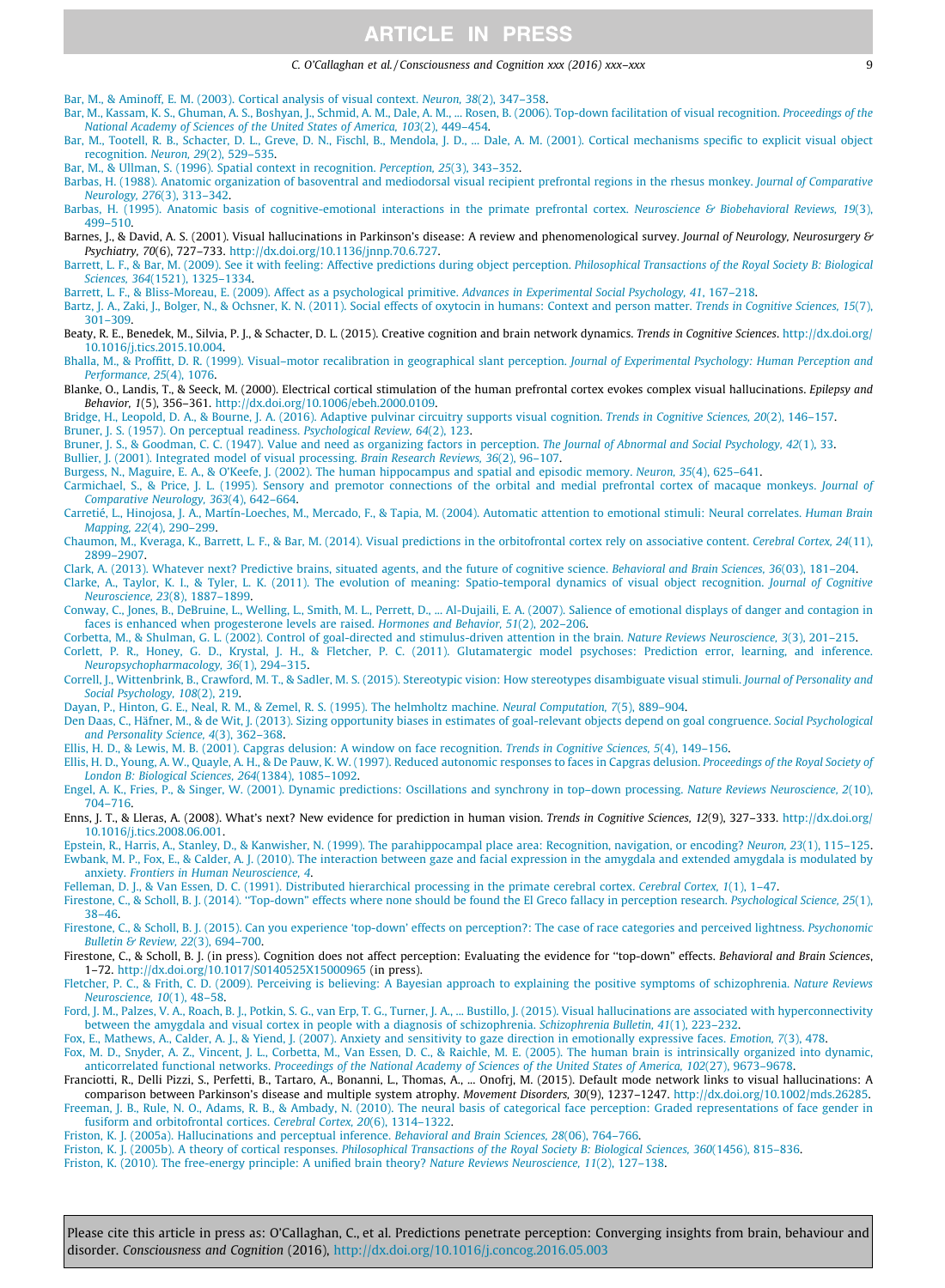<span id="page-9-0"></span>10 C. O'Callaghan et al. / Consciousness and Cognition xxx (2016) xxx–xxx

[Friston, K. J., Stephan, K. E., Montague, R., & Dolan, R. J. \(2014\). Computational psychiatry: The brain as a phantastic organ.](http://refhub.elsevier.com/S1053-8100(16)30082-4/h0340) The Lancet Psychiatry, 1(2), [148–158.](http://refhub.elsevier.com/S1053-8100(16)30082-4/h0340)

Gantman, A. P., & Van Bavel, J. J. (2015). Moral perception. Trends in Cognitive Sciences, 19(11), 631-633. [http://dx.doi.org/10.1016/j.tics.2015.08.004.](http://dx.doi.org/10.1016/j.tics.2015.08.004)

Gilbert, C. D., & Li, W. (2013). Top-down influences on visual processing. Nature Reviews Neuroscience, 14(5), 350–363. [http://dx.doi.org/10.1038/nrn3476.](http://dx.doi.org/10.1038/nrn3476) [Golby, A. J., Gabrieli, J. D., Chiao, J. Y., & Eberhardt, J. L. \(2001\). Differential responses in the fusiform region to same-race and other-race faces.](http://refhub.elsevier.com/S1053-8100(16)30082-4/h0355) Nature [Neuroscience, 4](http://refhub.elsevier.com/S1053-8100(16)30082-4/h0355)(8), 845–850.

[Goodale, M. A., & Milner, A. D. \(1992\). Separate visual pathways for perception and action.](http://refhub.elsevier.com/S1053-8100(16)30082-4/h0360) Trends in Neurosciences, 15(1), 20–25.

[Gothard, K. M., Battaglia, F. P., Erickson, C. A., Spitler, K. M., & Amaral, D. G. \(2007\). Neural responses to facial expression and face identity in the](http://refhub.elsevier.com/S1053-8100(16)30082-4/h0365) monkey amygdala. [Journal of Neurophysiology, 97](http://refhub.elsevier.com/S1053-8100(16)30082-4/h0365)(2), 1671–1683.

Guillery, R. W., & Sherman, S. M. (2002). Thalamic relay functions and their role in corticocortical communication: Generalizations from the visual system. Neuron, 33(2), 163–175. [http://dx.doi.org/10.1016/S0896-6273\(01\)00582-7](http://dx.doi.org/10.1016/S0896-6273(01)00582-7).

[Harel, A., Kravitz, D. J., & Baker, C. I. \(2014\). Task context impacts visual object processing differentially across the cortex.](http://refhub.elsevier.com/S1053-8100(16)30082-4/h0375) Proceedings of the National Academy [of Sciences of the United States of America, 111](http://refhub.elsevier.com/S1053-8100(16)30082-4/h0375)(10), E962–E971.

[Horr, N. K., Braun, C., & Volz, K. G. \(2014\). Feeling before knowing why: The role of the orbitofrontal cortex in intuitive judgments—An MEG study.](http://refhub.elsevier.com/S1053-8100(16)30082-4/h0380) Cognitive, [Affective, & Behavioral Neuroscience, 14](http://refhub.elsevier.com/S1053-8100(16)30082-4/h0380)(4), 1271–1285.

Ito, M., & Gilbert, C. D. (1999). Attention modulates contextual influences in the primary visual cortex of alert monkeys. Neuron, 22(3), 593–604. [http://dx.](http://dx.doi.org/10.1016/S0896-6273(00)80713-8) [doi.org/10.1016/S0896-6273\(00\)80713-8](http://dx.doi.org/10.1016/S0896-6273(00)80713-8).

Jardri, R., Thomas, P., Delmaire, C., Delion, P., & Pins, D. (2013). The neurodynamic organization of modality-dependent hallucinations. Cerebral Cortex, 23(5), 1108–1117. [http://dx.doi.org/10.1093/cercor/bhs082.](http://dx.doi.org/10.1093/cercor/bhs082)

[Kelly, S. P., Gomez-Ramirez, M., & Foxe, J. J. \(2008\). Spatial attention modulates initial afferent activity in human primary visual cortex.](http://refhub.elsevier.com/S1053-8100(16)30082-4/h0395) Cerebral Cortex, 18 [\(11\), 2629–2636.](http://refhub.elsevier.com/S1053-8100(16)30082-4/h0395)

Kok, P., Jehee, J. F. M., & de Lange, Floris P. (2012). Less is more: Expectation sharpens representations in the primary visual cortex. Neuron, 75(2), 265–270. [http://dx.doi.org/10.1016/j.neuron.2012.04.034.](http://dx.doi.org/10.1016/j.neuron.2012.04.034)

[Koob, G. F., & Volkow, N. D. \(2010\). Neurocircuitry of addiction.](http://refhub.elsevier.com/S1053-8100(16)30082-4/h0405) Neuropsychopharmacology, 35(1), 217–238.

[Kringelbach, M. L., & Rolls, E. T. \(2004\). The functional neuroanatomy of the human orbitofrontal cortex: Evidence form neuroimaging and neuropsychology.](http://refhub.elsevier.com/S1053-8100(16)30082-4/h0410) [Progress in Neurobiology, 72](http://refhub.elsevier.com/S1053-8100(16)30082-4/h0410), 341–372.

[Kuhbandner, C., Hanslmayr, S., Maier, M. A., Pekrun, R., Spitzer, B., Pastötter, B., & Bäuml, K.-H. \(2009\). Effects of mood on the speed of conscious perception:](http://refhub.elsevier.com/S1053-8100(16)30082-4/h0415) [Behavioural and electrophysiological evidence.](http://refhub.elsevier.com/S1053-8100(16)30082-4/h0415) Social Cognitive and Affective Neuroscience, 4(3), 286–293.

Kveraga, K., Boshyan, J., Adams, R. B., Mote, J., Betz, N., Ward, N., ... Barrett, L. F. (2015). If it bleeds, it leads: Separating threat from mere negativity. Social Cognitive and Affective Neuroscience, 10(1), 28–35. <http://dx.doi.org/10.1093/scan/nsu007>.

Kveraga, K., Boshyan, J., & Bar, M. (2007). Magnocellular projections as the trigger of top-down facilitation in recognition. The Journal of Neuroscience, 27(48), 13232–13240. [http://dx.doi.org/10.1523/jneurosci.3481-07.2007.](http://dx.doi.org/10.1523/jneurosci.3481-07.2007)

[Kveraga, K., Ghuman, A. S., Kassam, K. S., Aminoff, E. A., Hämäläinen, M. S., Chaumon, M., & Bar, M. \(2011\). Early onset of neural synchronization in the](http://refhub.elsevier.com/S1053-8100(16)30082-4/h0430)<br>contextual associations network. Proceedings of the National Academy

[Leonard, C., Rolls, E., Wilson, F., & Baylis, G. \(1985\). Neurons in the amygdala of the monkey with responses selective for faces.](http://refhub.elsevier.com/S1053-8100(16)30082-4/h0435) Behavioural Brain Research, 15 [\(2\), 159–176](http://refhub.elsevier.com/S1053-8100(16)30082-4/h0435).

[Levin, D. T., & Banaji, M. R. \(2006\). Distortions in the perceived lightness of faces: The role of race categories.](http://refhub.elsevier.com/S1053-8100(16)30082-4/h0440) Journal of Experimental Psychology: General, 135 [\(4\), 501.](http://refhub.elsevier.com/S1053-8100(16)30082-4/h0440)

[Li, W., Piëch, V., & Gilbert, C. D. \(2004\). Perceptual learning and top-down influences in primary visual cortex.](http://refhub.elsevier.com/S1053-8100(16)30082-4/h0445) Nature Neuroscience, 7(6), 651–657.

Lupyan, G. (2015). Cognitive penetrability of perception in the age of prediction: Predictive systems are penetrable systems. Review of Philosophy and Psychology, 1–23. <http://dx.doi.org/10.1007/s13164-015-0253-4>.

[Lupyan, G., & Clark, A. \(2015\). Words and the world predictive coding and the language-perception-cognition interface.](http://refhub.elsevier.com/S1053-8100(16)30082-4/h0455) Current Directions in Psychological Science, 24[\(4\), 279–284.](http://refhub.elsevier.com/S1053-8100(16)30082-4/h0455)

[MacLin, O. H., & Malpass, R. S. \(2001\). Racial categorization of faces: The ambiguous race face effect.](http://refhub.elsevier.com/S1053-8100(16)30082-4/h0460) Psychology, Public Policy, and Law, 7(1), 98. [Macpherson, F. \(2012\). Cognitive penetration of colour experience: Rethinking the issue in light of an indirect mechanism.](http://refhub.elsevier.com/S1053-8100(16)30082-4/h0465) Philosophy and Phenomenological [Research, 84](http://refhub.elsevier.com/S1053-8100(16)30082-4/h0465)(1), 24–62.

[Macrae, C. N., & Martin, D. \(2007\). A boy primed Sue: Feature-based processing and person construal.](http://refhub.elsevier.com/S1053-8100(16)30082-4/h0470) European Journal of Social Psychology, 37(5), 793–805. [Marois, R., Leung, H.-C., & Gore, J. C. \(2000\). A stimulus-driven approach to object identity and location processing in the human brain.](http://refhub.elsevier.com/S1053-8100(16)30082-4/h0475) Neuron, 25(3), [717–728.](http://refhub.elsevier.com/S1053-8100(16)30082-4/h0475)

[Maunsell, J., Nealey, T. A., & DePriest, D. D. \(1990\). Magnocellular and parvocellular contributions to responses in the middle temporal visual area](http://refhub.elsevier.com/S1053-8100(16)30082-4/h0480) (MT) of the macaque monkey. [The Journal of Neuroscience, 10](http://refhub.elsevier.com/S1053-8100(16)30082-4/h0480)(10), 3323–3334.

Mégevand, P., Groppe, D. M., Goldfinger, M. S., Hwang, S. T., Kingsley, P. B., Davidesco, I., & Mehta, A. D. (2014). Seeing scenes: Topographic visual hallucinations evoked by direct electrical stimulation of the parahippocampal place area. The Journal of Neuroscience, 34(16), 5399-5405. [http://dx.doi.](http://dx.doi.org/10.1523/jneurosci.5202-13.2014) [org/10.1523/jneurosci.5202-13.2014.](http://dx.doi.org/10.1523/jneurosci.5202-13.2014)

[Murray, S. O., Kersten, D., Olshausen, B. A., Schrater, P., & Woods, D. L. \(2002\). Shape perception reduces activity in human primary visual cortex.](http://refhub.elsevier.com/S1053-8100(16)30082-4/h0490) Proceedings [of the National Academy of Sciences of the United States of America, 99](http://refhub.elsevier.com/S1053-8100(16)30082-4/h0490)(23), 15164–15169.

[Nakamura, K., Mikami, A., & Kubota, K. \(1992\). Activity of single neurons in the monkey amygdala during performance of a visual discrimination task.](http://refhub.elsevier.com/S1053-8100(16)30082-4/h0495) [Journal of Neurophysiology, 67](http://refhub.elsevier.com/S1053-8100(16)30082-4/h0495)(6), 1447–1463.

[Nienborg, H., & Roelfsema, P. R. \(2015\). Belief states as a framework to explain extra-retinal influences in visual cortex.](http://refhub.elsevier.com/S1053-8100(16)30082-4/h0500) Current Opinion in Neurobiology, 32,  $45 - 52$ 

[Nowak, L. G., & Bullier, J. \(1997\). The timing of information transfer in the visual system. In](http://refhub.elsevier.com/S1053-8100(16)30082-4/h0505) Extrastriate cortex in primates (pp. 205–241). Springer.

[O'Callaghan, C., Kveraga, K., Shine, J. M., Adams, R. B., & Bar, M. \(in press\). Convergent evidence for top-down effects from the ''predictive brain"](http://refhub.elsevier.com/S1053-8100(16)30082-4/h0510). [Behavioral](http://refhub.elsevier.com/S1053-8100(16)30082-4/h0510) [and Brain Sciences](http://refhub.elsevier.com/S1053-8100(16)30082-4/h0510) (in press).

O'Callaghan, C., Muller, A. J., & Shine, J. M. (2014). Clarifying the role of neural networks in complex hallucinatory phenomena. The Journal of Neuroscience, 34 (36), 11865–11867. <http://dx.doi.org/10.1523/jneurosci.2429-14.2014>.

O'Callaghan, C., Shine, J. M., Lewis, S. J. G., Andrews-Hanna, J. R., & Irish, M. (2015). Shaped by our thoughts – A new task to assess spontaneous cognition and its associated neural correlates in the default network. Brain and Cognition, 93, 1–10. <http://dx.doi.org/10.1016/j.bandc.2014.11.001>.

[Oliva, A., & Torralba, A. \(2007\). The role of context in object recognition.](http://refhub.elsevier.com/S1053-8100(16)30082-4/h0525) Trends in Cognitive Sciences, 11(12), 520–527.

[Olofsson, J. K., Nordin, S., Sequeira, H., & Polich, J. \(2008\). Affective picture processing: An integrative review of ERP findings.](http://refhub.elsevier.com/S1053-8100(16)30082-4/h0530) Biological Psychology, 77(3), [247–265.](http://refhub.elsevier.com/S1053-8100(16)30082-4/h0530)

O'Reilly, R. C., Wyatte, D., Herd, S., Mingus, B., & Jilk, D. J. (2013). Recurrent processing during object recognition. Frontiers in Psychology, 4, 124. [http://dx.doi.](http://dx.doi.org/10.3389/fpsyg.2013.00124) [org/10.3389/fpsyg.2013.00124](http://dx.doi.org/10.3389/fpsyg.2013.00124).

[Panichello, M. F., Cheung, O. S., & Bar, M. \(2012\). Predictive feedback and conscious visual experience.](http://refhub.elsevier.com/S1053-8100(16)30082-4/h0540) Frontiers in Psychology, 3.

Panichello, M. F., Kveraga, K., Chaumon, M., Bar, M., & Barrett, L. F. (2016). Internal valence modulates the speed of object recognition (in preparation). Passingham, R. E., & Wise, S. P. (2012). [The neurobiology of the prefrontal cortex: Anatomy, evolution, and the origin of insight](http://refhub.elsevier.com/S1053-8100(16)30082-4/h0550). Oxford University Press.

[Payne, B. K. \(2006\). Weapon bias split-second decisions and unintended stereotyping.](http://refhub.elsevier.com/S1053-8100(16)30082-4/h0555) Current Directions in Psychological Science, 15(6), 287–291. Pennartz, C. M. A., Ito, R., Verschure, P. F. M. J., Battaglia, F. P., & Robbins, T. W. (2011). The hippocampal–striatal axis in learning, prediction and goal-

directed behavior. Trends in Neurosciences, 34(10), 548–559. <http://dx.doi.org/10.1016/j.tins.2011.08.001>.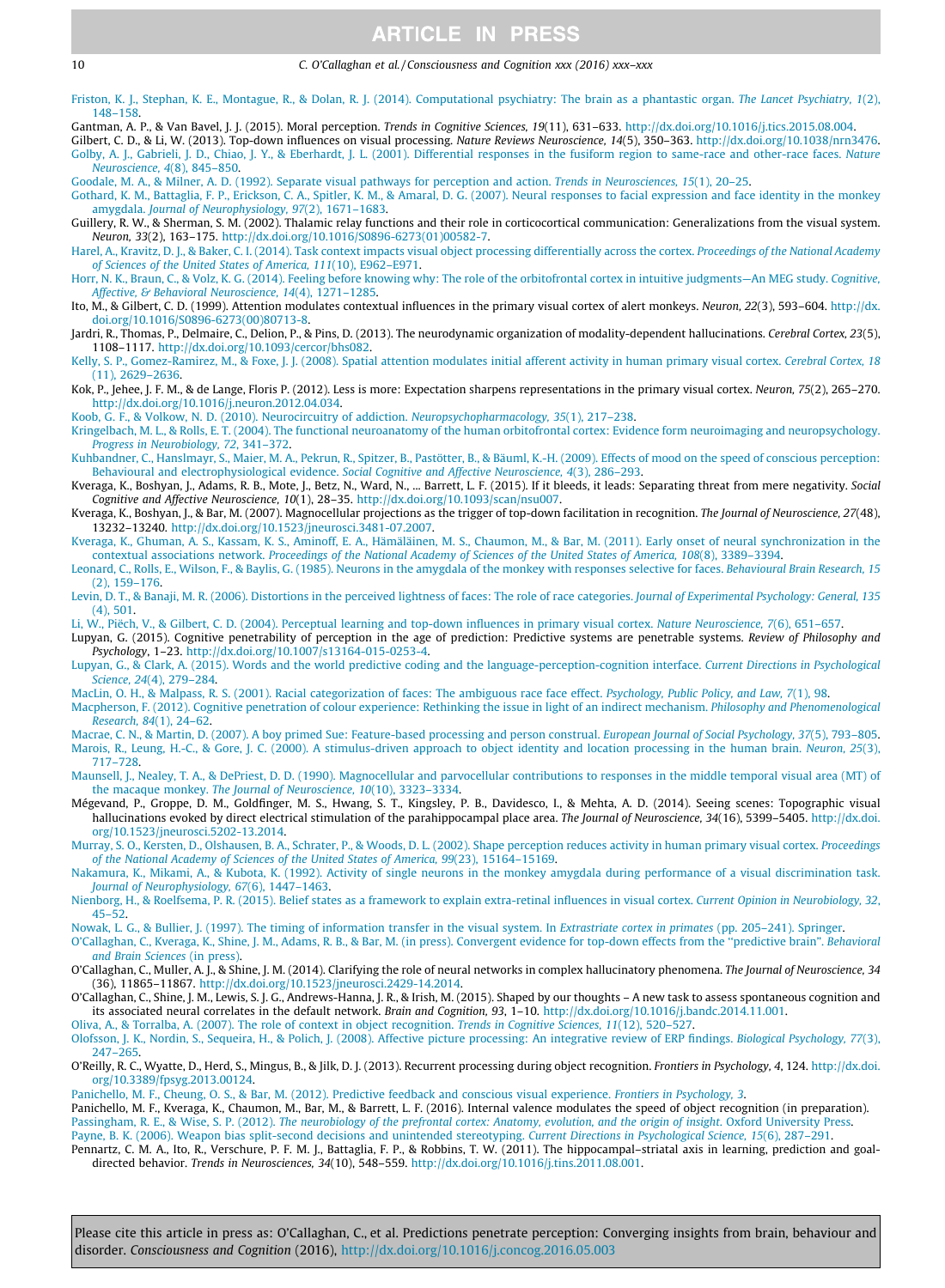<span id="page-10-0"></span>[Pessoa, L., & Adolphs, R. \(2010\). Emotion processing and the amygdala: From a 'low road' to 'many roads' of evaluating biological significance.](http://refhub.elsevier.com/S1053-8100(16)30082-4/h0565) Nature [Reviews Neuroscience, 11](http://refhub.elsevier.com/S1053-8100(16)30082-4/h0565)(11), 773–783.

[Peyrin, C., Michel, C. M., Schwartz, S., Thut, G., Seghier, M., Landis, T., ... Vuilleumier, P. \(2010\). The neural substrates and timing of top–down processes](http://refhub.elsevier.com/S1053-8100(16)30082-4/h0570)<br>during coarse-to-fine categorization of visual scenes: A combin

Pezzulo, G., Rigoli, F., & Friston, K. (2015). Active inference, homeostatic regulation and adaptive behavioural control. Progress in Neurobiology, 134, 17–35. [http://dx.doi.org/10.1016/j.pneurobio.2015.09.001.](http://dx.doi.org/10.1016/j.pneurobio.2015.09.001)

[Poch, C., Garrido, M. I., Igoa, J. M., Belinchón, M., García-Morales, I., & Campo, P. \(2015\). Time-varying effective connectivity during visual object naming as a](http://refhub.elsevier.com/S1053-8100(16)30082-4/h0580) [function of semantic demands.](http://refhub.elsevier.com/S1053-8100(16)30082-4/h0580) The Journal of Neuroscience, 35(23), 8768–8776.

[Poghosyan, V., & Ioannides, A. A. \(2008\). Attention modulates earliest responses in the primary auditory and visual cortices.](http://refhub.elsevier.com/S1053-8100(16)30082-4/h0585) Neuron, 58(5), 802–813.

[Poghosyan, V., Shibata, T., & Ioannides, A. A. \(2005\). Effects of attention and arousal on early responses in striate cortex.](http://refhub.elsevier.com/S1053-8100(16)30082-4/h0590) European Journal of Neuroscience, 22  $(1)$ , 225–234.

[Radel, R., & Clément-Guillotin, C. \(2012\). Evidence of motivational influences in early visual perception hunger modulates conscious access.](http://refhub.elsevier.com/S1053-8100(16)30082-4/h0595) Psychological Science, 23[\(3\), 232–234.](http://refhub.elsevier.com/S1053-8100(16)30082-4/h0595)

Raftopoulos, A. (2009). [Cognition and perception](http://refhub.elsevier.com/S1053-8100(16)30082-4/h0600).

[Raftopoulos, A. \(2014\). The cognitive impenetrability of the content of early vision is a necessary and sufficient condition for purely nonconceptual content.](http://refhub.elsevier.com/S1053-8100(16)30082-4/h0605) [Philosophical Psychology, 27](http://refhub.elsevier.com/S1053-8100(16)30082-4/h0605)(5), 601–620.

Ramalingam, N., McManus, J. N. J., Li, W., & Gilbert, C. D. (2013). Top-down modulation of lateral interactions in visual cortex. The Journal of Neuroscience, 33 (5), 1773–1789. [http://dx.doi.org/10.1523/jneurosci.3825-12.2013.](http://dx.doi.org/10.1523/jneurosci.3825-12.2013)

- [Rao, R. P., & Ballard, D. H. \(1999\). Predictive coding in the visual cortex: A functional interpretation of some extra-classical receptive-field effects.](http://refhub.elsevier.com/S1053-8100(16)30082-4/h0615) Nature [Neuroscience, 2](http://refhub.elsevier.com/S1053-8100(16)30082-4/h0615)(1), 79–87.
- Ratner, K. G., & Amodio, D. M. (2013). Seeing "us vs. them": Minimal group effects on the neural encoding of faces. Journal of Experimental Social Psychology, 49(2), 298–301. [http://dx.doi.org/10.1016/j.jesp.2012.10.017.](http://dx.doi.org/10.1016/j.jesp.2012.10.017)
- Rauss, K. S., Pourtois, G., Vuilleumier, P., & Schwartz, S. (2009). Attentional load modifies early activity in human primary visual cortex. Human Brain Mapping, 30(5), 1723–1733. [http://dx.doi.org/10.1002/hbm.20636.](http://dx.doi.org/10.1002/hbm.20636)

[Rauss, K., Pourtois, G., Vuilleumier, P., & Schwartz, S. \(2012\). Effects of attentional load on early visual processing depend on stimulus timing.](http://refhub.elsevier.com/S1053-8100(16)30082-4/h0630) Human Brain [Mapping, 33](http://refhub.elsevier.com/S1053-8100(16)30082-4/h0630)(1), 63–74.

[Rauss, K., Schwartz, S., & Pourtois, G. \(2011\). Top-down effects on early visual processing in humans: A predictive coding framework.](http://refhub.elsevier.com/S1053-8100(16)30082-4/h0635) Neuroscience & [Biobehavioral Reviews, 35](http://refhub.elsevier.com/S1053-8100(16)30082-4/h0635)(5), 1237–1253.

[Rolls, E. T. \(2004\). The functions of the orbitofrontal cortex.](http://refhub.elsevier.com/S1053-8100(16)30082-4/h0640) Brain and Cognition, 55(1), 11–29.

- [Rolls, E. T., & Baylis, L. L. \(1994\). Gustatory, olfactory, and visual convergence within the primate orbitofrontal cortex.](http://refhub.elsevier.com/S1053-8100(16)30082-4/h0645) The Journal of Neuroscience, 14(9), [5437–5452](http://refhub.elsevier.com/S1053-8100(16)30082-4/h0645).
- [Rousselet, G. A., Husk, J. S., Bennett, P. J., & Sekuler, A. B. \(2008\). Time course and robustness of ERP object and face differences.](http://refhub.elsevier.com/S1053-8100(16)30082-4/h0650) Journal of Vision, 8(12), 1–18. [Roy, M., Shohamy, D., & Wager, T. D. \(2012\). Ventromedial prefrontal-subcortical systems and the generation of affective meaning.](http://refhub.elsevier.com/S1053-8100(16)30082-4/h0655) Trends in Cognitive Sciences, 16[\(3\), 147–156](http://refhub.elsevier.com/S1053-8100(16)30082-4/h0655).
- Rudebeck, P. H., & Murray, E. A. (2014). The orbitofrontal oracle: Cortical mechanisms for the prediction and evaluation of specific behavioral outcomes. Neuron, 84(6), 1143–1156. [http://dx.doi.org/10.1016/j.neuron.2014.10.049.](http://dx.doi.org/10.1016/j.neuron.2014.10.049)

[Salin, P.-A., & Bullier, J. \(1995\). Corticocortical connections in the visual system: Structure and function.](http://refhub.elsevier.com/S1053-8100(16)30082-4/h0665) Physiological Reviews, 75(1), 107–154.

[Schoenbaum, G., Roesch, M. R., Stalnaker, T. A., & Takahashi, Y. K. \(2009\). A new perspective on the role of the orbitofrontal cortex in adaptive behaviour.](http://refhub.elsevier.com/S1053-8100(16)30082-4/h0670) [Nature Reviews Neuroscience, 10](http://refhub.elsevier.com/S1053-8100(16)30082-4/h0670)(12), 885–892.

- [Schönwald, L. I., & Müller, M. M. \(2014\). Slow biasing of processing resources in early visual cortex is preceded by emotional cue extraction in emotion–](http://refhub.elsevier.com/S1053-8100(16)30082-4/h0675) attention competition. [Human Brain Mapping, 35](http://refhub.elsevier.com/S1053-8100(16)30082-4/h0675)(4), 1477–1490.
- Selimbeyoglu, A., & Parvizi, J. (2010). Electrical stimulation of the human brain: Perceptual and behavioral phenomena reported in the old and new literature. Frontiers in Human Neuroscience, 4. [http://dx.doi.org/10.3389/fnhum.2010.00046.](http://dx.doi.org/10.3389/fnhum.2010.00046)
- Shenhav, A., Barrett, L. F., & Bar, M. (2013). Affective value and associative processing share a cortical substrate. Cognitive, Affective, & Behavioral Neuroscience, 13(1), 46–59. [http://dx.doi.org/10.3758/s13415-012-0128-4.](http://dx.doi.org/10.3758/s13415-012-0128-4)
- Shine, J. M., Keogh, R., O'Callaghan, C., Muller, A. J., Lewis, S. J. G., & Pearson, J. (2015). Imagine that: Elevated sensory strength of mental imagery in individuals with Parkinson's disease and visual hallucinations. Proceedings of the Royal Society of London B: Biological Sciences, 282(1798). [http://dx.doi.](http://dx.doi.org/10.1098/rspb.2014.2047) [org/10.1098/rspb.2014.2047](http://dx.doi.org/10.1098/rspb.2014.2047).
- Shine, J. M., Muller, A. J., O'Callaghan, C., Hornberger, M., Halliday, G. M., & Lewis, S. J. G. (2015). Abnormal connectivity between the default mode and the visual system underlies the manifestation of visual hallucinations in Parkinson's disease: A task-based fMRI study. npj Parkinson's Disease, 1, 15003. [http://dx.doi.org/10.1038/npjparkd.2015.3.](http://dx.doi.org/10.1038/npjparkd.2015.3)
- Shine, J. M., O'Callaghan, C., Halliday, G. M., & Lewis, S. J. G. (2014). Tricks of the mind: Visual hallucinations as disorders of attention. Progress in Neurobiology, 116, 58–65. <http://dx.doi.org/10.1016/j.pneurobio.2014.01.004>.
- [Smith, N. K., Cacioppo, J. T., Larsen, J. T., & Chartrand, T. L. \(2003\). May I have your attention, please: Electrocortical responses to positive and negative](http://refhub.elsevier.com/S1053-8100(16)30082-4/h0705) stimuli. [Neuropsychologia, 41](http://refhub.elsevier.com/S1053-8100(16)30082-4/h0705)(2), 171–183.
- [Song, H., Vonasch, A. J., Meier, B. P., & Bargh, J. A. \(2012\). Brighten up: Smiles facilitate perceptual judgment of facial lightness.](http://refhub.elsevier.com/S1053-8100(16)30082-4/h0710) Journal of Experimental Social [Psychology, 48](http://refhub.elsevier.com/S1053-8100(16)30082-4/h0710)(1), 450–452.

[Stephan, K. E., Binder, E. B., Breakspear, M., Dayan, P., Johnstone, E. C., Meyer-Lindenberg, A., ... Flint, J. \(2016\). Charting the landscape of priority problems in](http://refhub.elsevier.com/S1053-8100(16)30082-4/h0715) [psychiatry, Part 2: Pathogenesis and aetiology.](http://refhub.elsevier.com/S1053-8100(16)30082-4/h0715) The Lancet Psychiatry, 3(1), 84–90.

Stokes, D. (2013). Cognitive penetrability of perception. Philosophy Compass, 8(7), 646–663. [http://dx.doi.org/10.1111/phc3.12043.](http://dx.doi.org/10.1111/phc3.12043)

Summerfield, C., & de Lange, F. P. (2014). Expectation in perceptual decision making: Neural and computational mechanisms. Nature Reviews Neuroscience, 15(11), 745–756. <http://dx.doi.org/10.1038/nrn3838>.

Summerfield, C., & Egner, T. (2009). Expectation (and attention) in visual cognition. Trends in Cognitive Sciences, 13(9), 403-409. [http://dx.doi.org/10.1016/j.](http://dx.doi.org/10.1016/j.tics.2009.06.003) [tics.2009.06.003](http://dx.doi.org/10.1016/j.tics.2009.06.003).

[Summerfield, C., Egner, T., Greene, M., Koechlin, E., Mangels, J., & Hirsch, J. \(2006\). Predictive codes for forthcoming perception in the frontal cortex.](http://refhub.elsevier.com/S1053-8100(16)30082-4/h0735) Science, 314[\(5803\), 1311–1314.](http://refhub.elsevier.com/S1053-8100(16)30082-4/h0735)

- Summerfield, C., & Koechlin, E. (2008). A neural representation of prior information during perceptual inference. Neuron, 59(2), 336–347. [http://dx.doi.org/](http://dx.doi.org/10.1016/j.neuron.2008.05.021) [10.1016/j.neuron.2008.05.021](http://dx.doi.org/10.1016/j.neuron.2008.05.021).
- Teufel, C., Subramaniam, N., Dobler, V., Perez, J., Finnemann, J., Mehta, P. R., ... Fletcher, P. C. (2015). Shift toward prior knowledge confers a perceptual advantage in early psychosis and psychosis-prone healthy individuals. Proceedings of the National Academy of Sciences of the United States of America, 112 (43), 13401–13406. <http://dx.doi.org/10.1073/pnas.1503916112>.
- Thiel, C. M., Studte, S., Hildebrandt, H., Huster, R., & Weerda, R. (2014). When a loved one feels unfamiliar: A case study on the neural basis of Capgras delusion. Cortex, 52, 75–85. <http://dx.doi.org/10.1016/j.cortex.2013.11.011>.

[Thorpe, S., Rolls, E., & Maddison, S. \(1983\). Neuronal activity in the orbitofrontal cortex of the behaving monkey.](http://refhub.elsevier.com/S1053-8100(16)30082-4/h0755) Experimental Brain Research, 49, 93–115. [Tootell, R. B., Switkes, E., Silverman, M. S., & Hamilton, S. L. \(1988\). Functional anatomy of macaque striate cortex. II. Retinotopic organization.](http://refhub.elsevier.com/S1053-8100(16)30082-4/h0760) The Journal of Neuroscience, 8[\(5\), 1531–1568.](http://refhub.elsevier.com/S1053-8100(16)30082-4/h0760)

Trapp, S., & Bar, M. (2015). Prediction, context and competition in visual recognition. Annals of the New York Academy of Sciences, 1339, 190–198. [http://dx.](http://dx.doi.org/10.1111/nyas.12680) [doi.org/10.1111/nyas.12680](http://dx.doi.org/10.1111/nyas.12680).